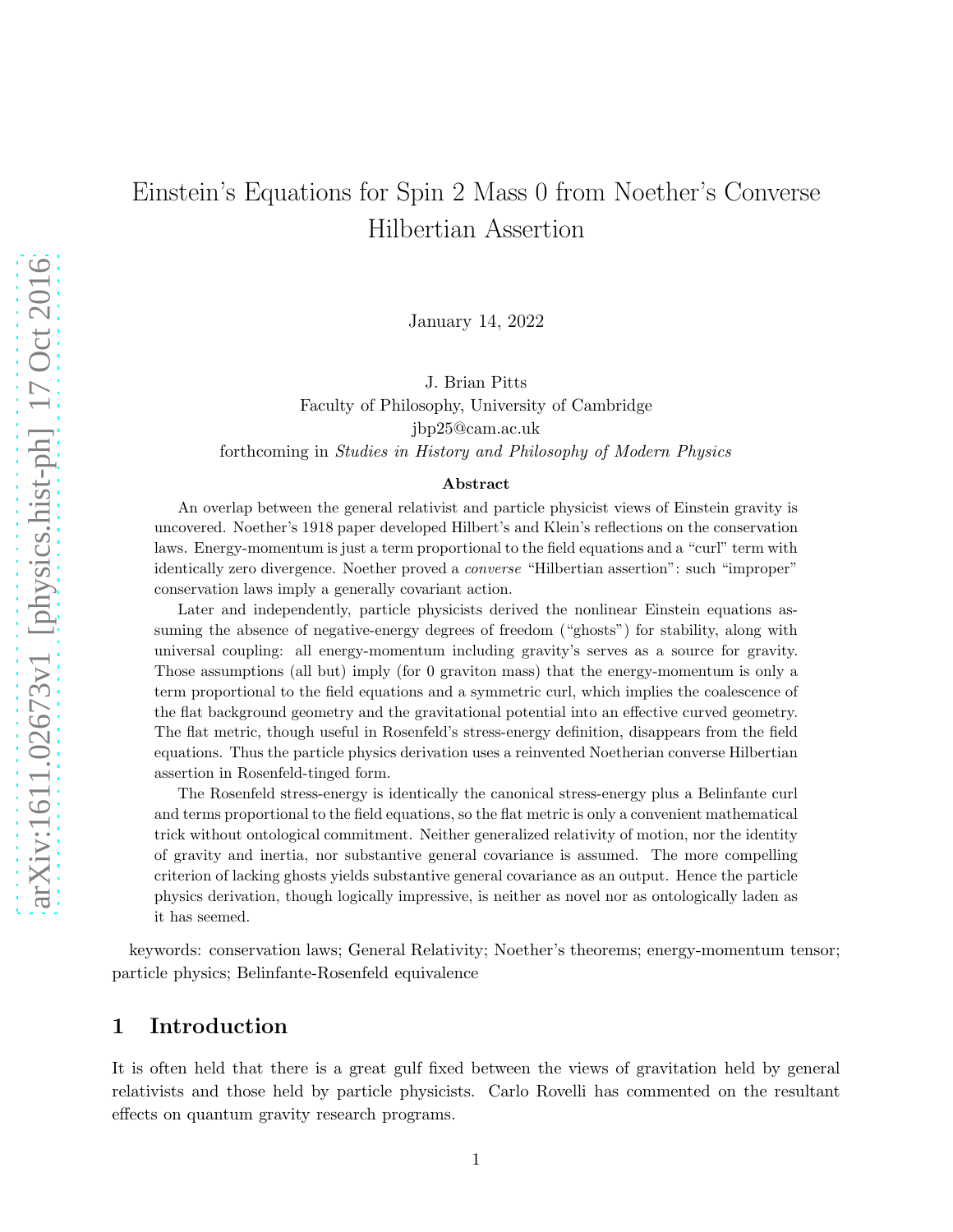The divide is particularly macroscopic between the covariant line of research on the one hand and the canonical/sum over histories on the other. This divide has remained through over 70 years of research in quantum gravity. The separation cannot be stronger.. . . Partially, the divide reflects the different understanding of the world that the particle physics community on the one hand and the relativity community on the other hand, have. The two communities have made repeated and sincere efforts to talk to each other and understanding each other. But the divide remains, and, with the divide, the feeling, on both sides, that the other side is incapable of appreciating something basic and essential. . . . Both sides expect that the point of the other will turn out, at the end of the day, to be not very relevant.. . . Hopefully, the recent successes of both lines will force the two sides, finally, to face the problems that the other side considers prioritary. . . [\(Rovelli, 2002\)](#page-22-0).

The following anecdote gives some background about the history of (non-)interaction between the general relativity and particle physics communities:

The advent of supergravity [footnote suppressed] made relativists and particle physicists meet. For many this was quite a new experience since very different languages were used in the two communities. Only Stanley Deser was part of both camps. The particle physicists had been brought up to consider perturbation series while relativists usually ignored such issues. They knew all about geometry instead, a subject particle physicists knew very little about. [\(Brink, 2006,](#page-16-0) p. 40)

Unfortunately the pocket of convergence between the two communities in physics, though by now expanded well beyond Deser (and perhaps allowing for hyperbole), is still rather small.

If one can show that the gulf is not as large as it seemed, might it be easier to imagine quantum gravity programs that also split the difference? This paper will not aim to say much about quantum gravity, but it will show that a certain part of the difference between general relativists' and particle physicists' views is illusory, because a key part of particle physicists' 1939-73 "spin 2" derivation of Einstein's equations from flat space-time is basically Noether's 1918 converse Hilbertian assertion. Hilbert and later Klein had found that the conserved energy-momentum in General Relativity consists of a term proportional to the Einstein tensor and hence having a value of 0 using the Euler-Lagrange equations (vanishing on-shell, one says) and a term with automatically vanishing divergence (a "curl"). They worked with the most straightforwardly derivable expressions for gravitational energy-momentum: pseudo-tensors and what one now calls the Noether operator [\(Hilbert, 2007;](#page-18-0) [Klein, 1917;](#page-19-0) [Klein, 1918;](#page-19-1) [Pais, 1982;](#page-20-0) [Olver, 1993;](#page-20-1) [Rowe, 1999;](#page-22-1) [Rowe, 2002;](#page-22-2) [Brading and Brown, 2003\)](#page-15-0). Noether also proved a converse to the "Hilbertian assertion," along with converses to the two theorems associated with her name [\(Noether, 1918\)](#page-19-2).

Noether formulated the Hilbertian assertion and its converse as follows:

If  $\lvert$  action  $\lvert$  I admits of the displacement group, then the energy relationships become improper if and only if  $I$  is invariant with respect to an infinite group containing the displacement group as subgroup. [footnote suppressed] [\(Noether, 1918,](#page-19-2) emphasis added)

The "only if" clause, the converse to which I call attention, offers the possibility of arriving at general covariance from improper conservation laws. Such conservation laws consist only of terms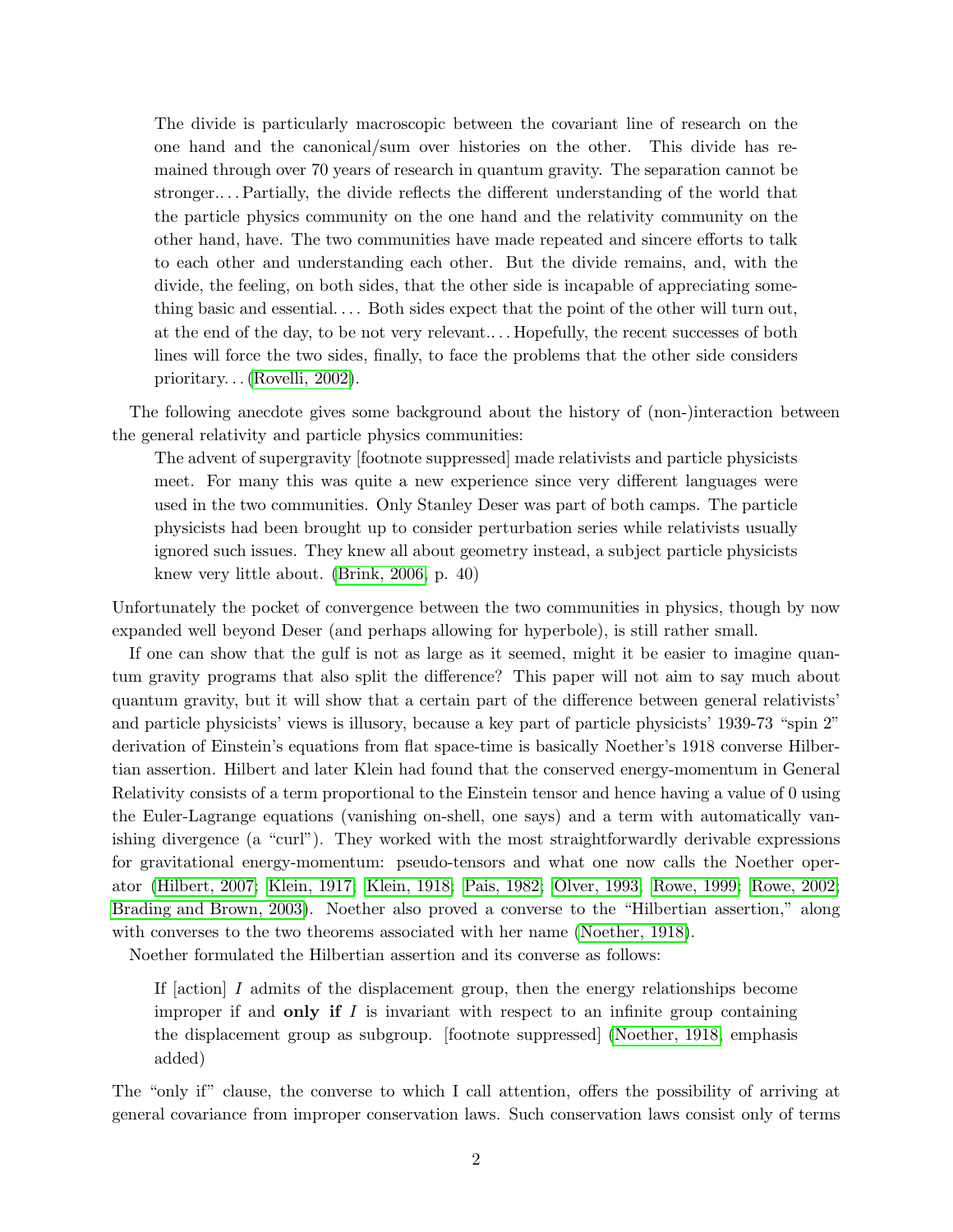vanishing by the field equations and terms with identically vanishing divergence ("curls")—just the kinds of things that separate the metrical and canonical stress-energy tensors (Belinfante-Rosenfeld equivalence), and just the kinds of things that one is often said to be free to modify to taste. Hence one could modify the stress-energy for vacuum General Relativity to be identically 0 by that reasoning if one wished. One need not agree that there is anything improper about 'improper' conservation laws [\(Pitts, 2010\)](#page-21-0) to use the familiar term.

During the 1920s-50s, the luster of General Relativity faded among physicists [\(Eisenstaedt, 1986;](#page-17-0) [Eisenstaedt, 1989;](#page-17-1) [van Dongen, 2010;](#page-22-3) [Schutz, 2012\)](#page-22-4), even if the popular image of Einstein was undiminished. General Relativity was mathematical, hardly empirical, and tied to protracted fruitless speculation about unified field theories. Relativistic quantum mechanics and (at times) field theory were flourishing, by contrast. In such a context it made sense, if one was not ignoring General Relativity, to try to subsume it into the flourishing framework of particle physics. Apart from questions of quantization, this project succeeded. In 1939 Fierz and Pauli noticed that the linearized vacuum Einstein equations were just the equations for a particle/field of spin 2 and mass 0 [\(Pauli and Fierz, 1939;](#page-20-2) [Fierz and Pauli, 1939;](#page-17-2) [Fierz, 1940\)](#page-17-3). Even Nathan Rosen, long-time collaborator with Einstein, appeared to be defecting in 1939: he proposed to reduce the conceptual distance between General Relativity and other field theories by introducing a flat background geometry and wondered aloud whether the nonlinearities of Einstein's equations could be derived [\(Rosen, 1940\)](#page-22-5). Einstein did not like such ideas when Rosen proposed them [\(Einstein, 1939\)](#page-17-4).<sup>[1](#page-2-0)</sup> Neither did he like it when his assistant Robert Kraichnan was in the process of executing such a derivation [\(Feynman et al., 1995,](#page-17-5) p. xiv). (Bryce DeWitt, who transcended the GR vs. particle physics divide to an unusual degree, did like Kraichnan's ideas [\(Feynman et al., 1995,](#page-17-5) xiv) [\(Seligman, 1949\)](#page-22-6).)

One might see Einstein as predicting failure for such projects, if success would be arriving at the 1915 field equations without having to know them already: ". . . it would be practically impossible for anybody to hit on the gravitational equations" without the "exceedingly strong restrictions on the theoretical possibilities" imposed by "the principle of general relativity" [\(Einstein, 1954\)](#page-17-6). Is the principle of general relativity really needed? As will appear below, (substantive) general covariance does play a key role, albeit as a lemma rather than a premise, but generalized relativity of motion does not play any role[2](#page-2-1) . Such a derivation of Einstein's equations was successfully carried out in the 1950s-70s at the classical level. What this derivation implies about space-time and gravity is less clear, however. Feynman has some remarks that could be construed as conventionalist [\(Feynman et al., 1995,](#page-17-5) pp. 112, 113), shrinking the gulf between the initial flat geometry and the final effective curved geometry because the most convenient geometry can shift more easily than can the true geometry. A complete story ought to take into account a notion of causality suitable for quantum gravity [\(Butterfield and Isham, 2001,](#page-16-1) sect. 3.3.2) [\(Pitts and Schieve, 2002;](#page-21-1) [Pitts and Schieve, 2004\)](#page-21-2), but such issues will not be considered here. There is no hint that substantive general covariance is fed in and therefore easily recovered as has

<span id="page-2-0"></span><sup>&</sup>lt;sup>1</sup>I thank Dennis Lehmkuhl of the Einstein Papers Project at Caltech for bringing this correspondence to my attention.

<span id="page-2-1"></span><sup>&</sup>lt;sup>2</sup>The concept of general covariance has become problematic especially in the last decade [\(Pitts, 2006;](#page-21-3) [Giulini, 2007;](#page-18-1) [Pooley, 2010;](#page-21-4) [Belot, 2011\)](#page-15-1). For present purposes I am ignoring that problem. Anderson thought that this criterion was equivalent to his preferred criterion of the absence of geometric objects that are the same (up to gauge equivalence) in all models [\(Anderson, 1967,](#page-15-2) pp. 88, 89), but it isn't.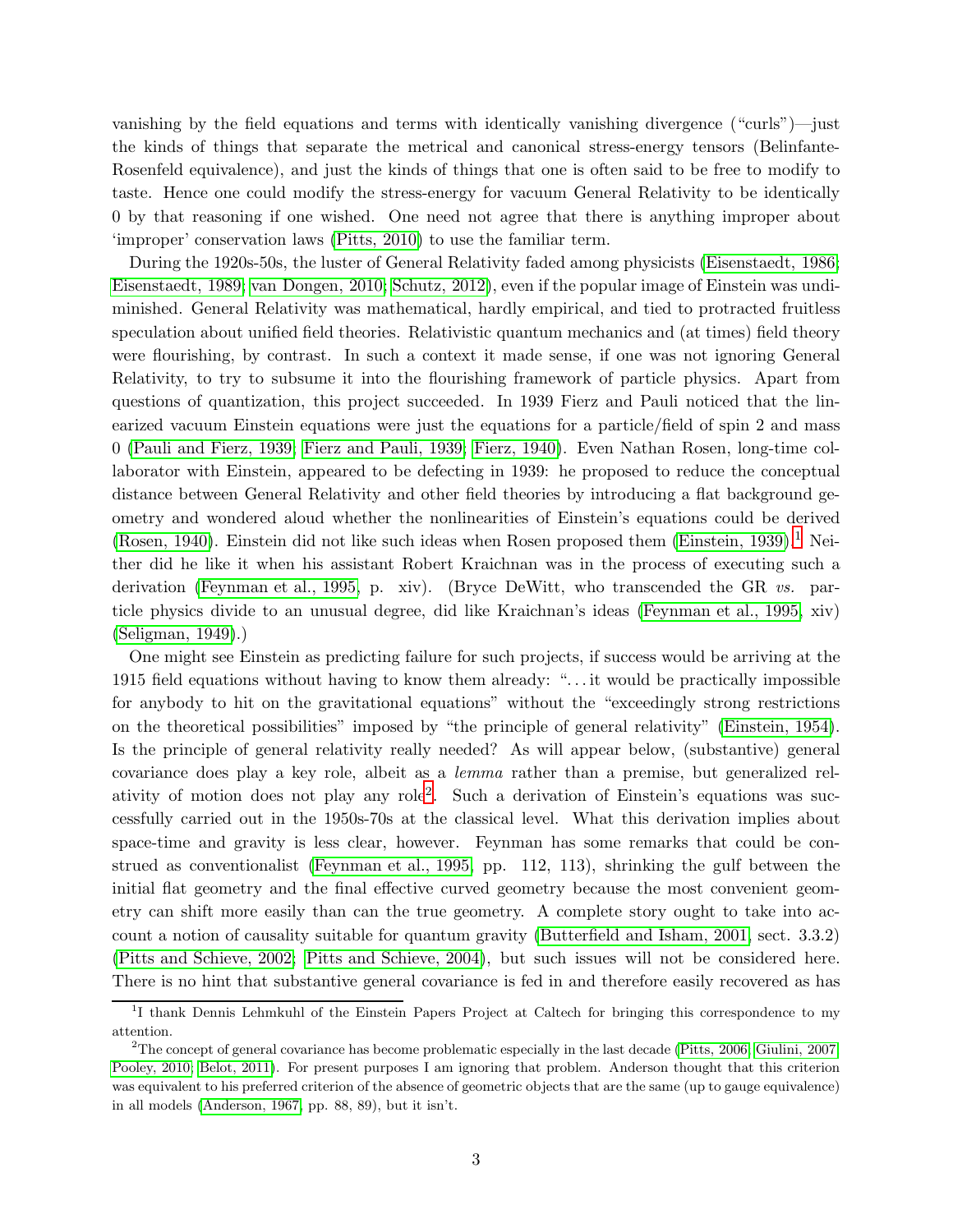been claimed [\(Padmanabhan, 2008\)](#page-20-3); formal general covariance is (inessentially) assumed, while substantive general covariance is concluded, a quite different notion [\(Bergmann, 1957;](#page-15-3) [Anderson, 1967;](#page-15-2) [Stachel, 1993\)](#page-22-7).

The task of this paper is to show that this derivation of Einstein's equations, though quite compelling, is partly less novel and is not ontologically laden with flat space-time geometry than it has seemed. Uncovering areas of overlap between general relativist and particle physics views might lead to further rapprochement. A previous paper invoked the particle physics tradition as a foil for Einstein's 1913-15 physical strategy, which used somewhat similar ingredients including a key role for conservation laws and an analogy to Maxwell's electromagnetism [\(Pitts, 2016a\)](#page-21-5). There the thrust was how much light particle physics sheds on the processes of discovery and justification for Einstein's equations. Here the direction of benefit is partly reversed: particle physicists could have arrived at Einstein's equations much earlier if they had made use of Noether's converse Hilbertian assertion. The derivation is also seen to be more ecumenical than one would have expected. Both of these works are thus early efforts at relating particle physics and the history of General Relativity.

# 2 Noether's Converse "Hilbertian Assertion" about 'Improper' Conservation Laws

While Noether's work did not quickly get the explicit recognition that it deserved beyond initial endorsement by Klein [\(Kosmann-Schwarzbach, 2011\)](#page-19-3), by now it is deservedly a standard topic in the philosophy of physics [\(Brading and Castellani, 2003\)](#page-16-2). Besides Noether's first theorem deriving conserved currents from rigid symmetries (finitely many parameters) of the Lagrangian, and her second theorem deriving identities among the Euler-Lagrange equations, there are additional results of interest in Noether's paper. These include, among other things [\(Petrov and Lompay, 2013\)](#page-20-4), many often neglected converse results, a proof of Hilbert's claim about the 'improper' form of general relativistic energy-momentum conservation (the Hilbertian assertion), and, crucially for present purposes, a proof of the converse Hilbertian assertion: improper conservation laws imply a (substantively) generally covariant action.

Noether's converses results seem to attract little attention even in works devoted to Noether's theorems. There is an older literature that paid some attention to converses [\(Fletcher, 1960;](#page-17-7) [Dass, 1966;](#page-16-3) [Boyer, 1967;](#page-15-4) [Palmieri and Vitale, 1970;](#page-20-5) [Candotti et al., 1970;](#page-16-4) [Candotti et al., 1972b;](#page-16-5) [Candotti et al., 1972a;](#page-16-6) [Rosen, 1972;](#page-21-6) [Carinena et al., 1989;](#page-16-7) [Ferrario and Passerini, 1990\)](#page-17-8). The fact that such works are most readily found before Noether's paper became widely available again (in terms of physical copies and language) due to a published English translation in 1971 [\(Noether, 1918\)](#page-19-2) is likely no coincidence. Such works might well be based on second-hand reports [\(Hill, 1951\)](#page-18-2) that did not capture the full content of Noether's paper [\(Olver, 1993\)](#page-20-1), including Noether's own emphasis on the converses. Accord to Peter Olver, after 1922

the next significant reference to Noether's paper is in a review article by the physicist Hill,[[\(Hill, 1951\)](#page-18-2)], in which the special case of Noether's theorem discussed in this chapter was presented, with implications that this was all Noether had actually proved on the subject. Unfortunately, the next twenty years saw a succession of innumerable papers either re-deriving the basic Noether theorem 4.29 or purporting to generalize it, while in reality only reproving Noether's original result or special cases thereof. The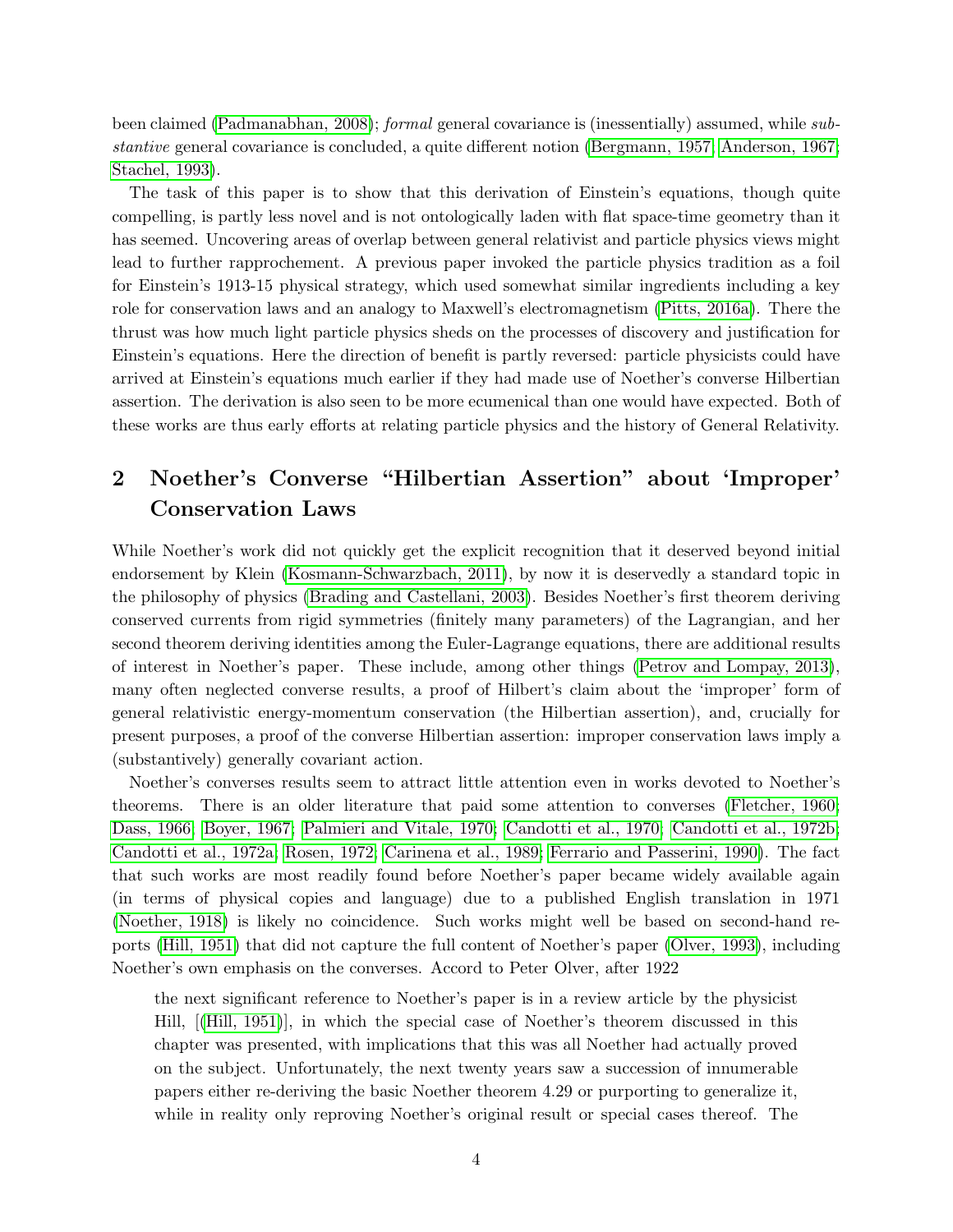mathematical physics literature to this day abounds with such papers, and it would be senseless to list them here. [\(Olver, 1993,](#page-20-1) p. 282)

Among modern and philosophical works, there are apparently few that emphasize converses. One is Katherine Brading's dissertation [\(Brading, 2001,](#page-15-5) pp. 70-74), which emphasizes Noether's proof of the converse of her first theorem and uses it to undermine other authors' privileging of symmetries over conservation laws. Likewise Harvey Brown and Peter Holland doubt that symmetries explain conservation laws, emphasize the converse, and include counterexamples to ideas that one might loosely have associated with Noether's first theorem (Brown [and Holland, 2004\)](#page-16-8).

If others have neglected Noether's converses, at least she thought them of special importance:

her own intent in writing her article had been "to state in a rigorous fashion the significance of the principle and, above all, to state the converse  $\dots$ " [\(Kosmann-Schwarzbach, 2011,](#page-19-3) p. 52).

So she wrote in a referee report on a paper that covered similar ground to her own paper's but did not prove converses.

The converse Hilbertian assertion is perhaps the most neglected of all; it is difficult to recall any attention being paid to it at all. Perhaps it has seemed to be mathematical act of supererogation that would not benefit the working physicist. What reason, after all, could one have for believing in improper conservation laws without already believing in Einstein's equations? Even Kosmann-Schwarzbach's book's discussion of the Hilbertian assertion is not very interested in the converse Hilbertian assertion (pp. 63, 64). Emphasis is placed rather on the rigor added to what Hilbert had conjectured and the improper nature of the conservation laws as disanalogous to those following from rigid symmetries along the lines of Noether's first theorem (with antecedents in Lagrange and others [\(Kastrup, 1987;](#page-19-4) [Pitts, 2016a\)](#page-21-5)).

Can one use the converse Hilbertian assertion to derive Einstein's equations? To my knowledge deriving Einstein's equations *via* improper conservation laws has never been attempted outside the particle physics tradition. The logical equivalence of the gravitational field equations and the conservation laws has been noted [\(Anderson, 1967;](#page-15-2) [Pitts, 2010\)](#page-21-0), but that is still not enough. Such a derivation, to be sensible, would require some independent reason to believe in improper conservation laws. Such independent reasons are not plentiful. In the particle physics tradition such a derivation was achieved 60 years ago [\(Kraichnan, 1955\)](#page-19-5), but how it worked could use some clarification [\(Pitts and Schieve, 2001\)](#page-21-7), especially to motivate the linear gauge freedom by avoiding ghosts [\(Pauli and Fierz, 1939;](#page-20-2) Fierz and [Pauli, 1939;](#page-17-2) [Nachtmann et al., 1968;](#page-19-6) [Nachtmann et al., 1969;](#page-19-7) [van Nieuwenhuizen, 1973\)](#page-23-0). Even with that clarification the connection to the Noether was not made.

### 3 Particle Physics Spin 2 Derivation(s)

Particle physicists have shown Einstein's equations are what one naturally arrives for a local interacting massless spin-2 field, with good explanations for the detailed nonlinearity, general covariance, etc. from nuts-and-bolts principles of (at least) Poincaré-covariant field theory. (Poincar´e symmetry does not exclude a larger symmetry, as is especially clear from a Kleinian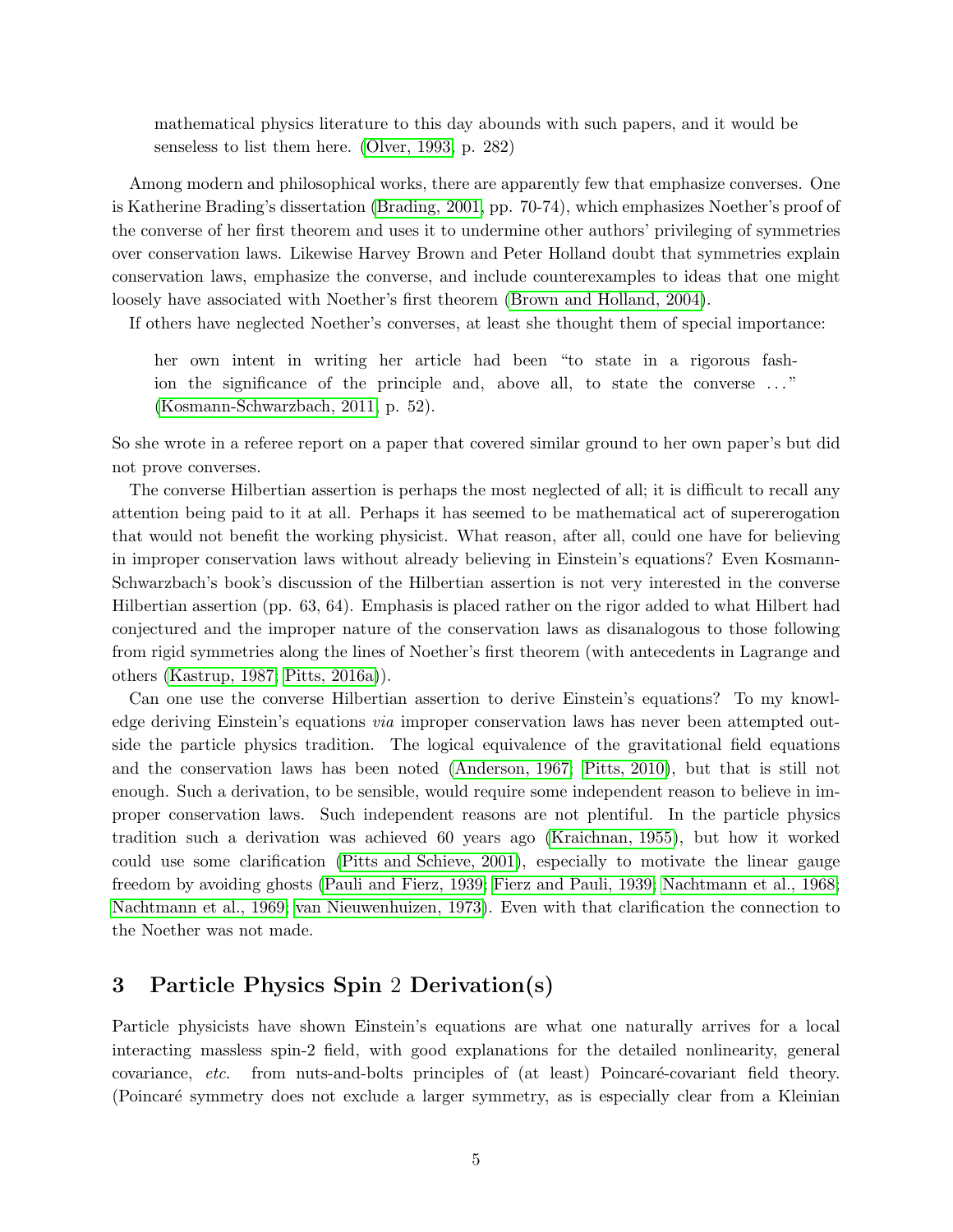subtractive as opposed to Riemannian additive picture of geometry [\(Norton, 1999\)](#page-20-6).<sup>[3](#page-5-0)</sup>) In 1939 it became possible to situate Einstein's theory vis-a-vis the full range of relativistic wave equations and Lorentz group representations: Pauli and Fierz recognized the equation for a massless spin 2 field as the source-free linearized Einstein equations [\(Fierz, 1939;](#page-17-9) [Pauli and Fierz, 1939;](#page-20-2) [Fierz and Pauli, 1939\)](#page-17-2). That same year Rosen wondered about deriving General Relativity's nonlinearities from an initially special relativistic starting point [\(Rosen, 1940\)](#page-22-5). Work by Kraichnan, Gupta, Feynman, Weinberg, Deser et al. eventually filled in the gaps, showing that, on pain of instability, Einstein's theory is basically the only option (eliminative induction, philosophers would say), with contributions by many authors, not all with the same intentions [\(Weyl, 1944;](#page-23-1) [Papapetrou, 1948;](#page-20-7) [Gupta, 1954;](#page-18-3) [Kraichnan, 1955;](#page-19-5) [Thirring,](#page-22-8) 1961; [Halpern, 1963b;](#page-18-4) [Halpern, 1963a;](#page-18-5) [Feynman et al., 1995;](#page-17-5) [Wyss, 1965;](#page-23-2) [Ogievetsky and Polubarinov, 1965;](#page-20-8) [Weinberg, 1965;](#page-23-3) [Nachtmann et al., 1968;](#page-19-6) [Deser, 1970;](#page-16-9) [van Nieuwenhuizen, 1973;](#page-23-0) [Boulware and Deser, 1975;](#page-15-6) [Pitts and Schieve, 2001;](#page-21-7) [Boulanger and Esole, 2002\)](#page-15-7). One could also consider massive spin 2 gravity if it works [\(Pauli and Fierz, 1939;](#page-20-2) [Fierz and Pauli, 1939;](#page-17-2) [Ogievetsky and Polubarinov, 1965;](#page-20-8) [Freund et al., 1969\)](#page-17-10), an issue apparently settled negatively in 1970-72 but reopened recently and now very active [\(Hinterbichler, 2012;](#page-19-8) [de Rham, 2014\)](#page-16-10). To recall a punchy expression by Peter van Nieuwenhuizen, "general relativity follows from special relativity by excluding ghosts" [\(van Nieuwenhuizen, 1973\)](#page-23-0). Even apart from the empirical fact of light bending (which van Nieuwenhuizen mentions) needed to refute scalar theories, the claim is slightly exaggerated [\(Pitts and Schieve, 2001;](#page-21-7) [Maheshwari, 1972;](#page-19-9) [de Rham et al., 2011;](#page-16-11) [Hassan and Rosen, 2011\)](#page-18-6), but the point remains that it is difficult to avoid negative energy instability without strong resemblance to Einstein's equations. Having negative-energy and positive-energy degrees of freedom interact seems likely to imply instability. And yet due to relativity's  $- + + +$  geometry, negative-energy degrees of freedom tend to crop up regularly if one is not careful [\(Fierz and Pauli, 1939;](#page-17-2) [Wentzel, 1949;](#page-23-4) [van Nieuwenhuizen, 1973\)](#page-23-0). For a vector potential, if the spatial components have positive energy, then the temporal component will have negative energy unless one engineers it away, as occurs in Maxwell's theory. Ghosts are almost always considered fatal (except in certain contexts where they are introduced as a technical tool). What is to keep nothing from turning spontaneously into something and anti-something? What is possible soon becomes necessary in quantum mechanics; even energy conservation, supposed to exclude perpetual motion machines of the first kind, fails to stop the catastrophe. Negative energy degrees of freedom were tacitly assumed not to exist in 19th century formulations of energy conservation, it would seem. Lagrange considered whether positive energy was required for stability; he showed that bad things could happen if the potential were indefinite [\(Lagrange, 1811\)](#page-19-10). It did not occur to him to entertain negative kinetic energy, however, something hardly conceivable apart from relativity and the de-materialization of matter into fields in the 20th century. Lagrange showed that positive energy was stable with a separable potential [\(Lagrange, 1811\)](#page-19-10); the separability requirement was removed by Dirichlet [\(Dirichlet, 1846;](#page-17-11) [Morrison, 1998\)](#page-19-11). According to Boulanger and Esole,

[i]t is well appreciated that general relativity is the unique way to consistently deform

<span id="page-5-0"></span> $3$ The Kleinian picture assumes initially that coordinates are quantitatively meaningful for lengths, volumes, etc. and then proceeds to strip them of meanings by larger symmetry groups. The Riemannian picture assumes that coordinates are quantitatively meaningless and then adds structures to define additional concepts such as volume, angle, length, etc.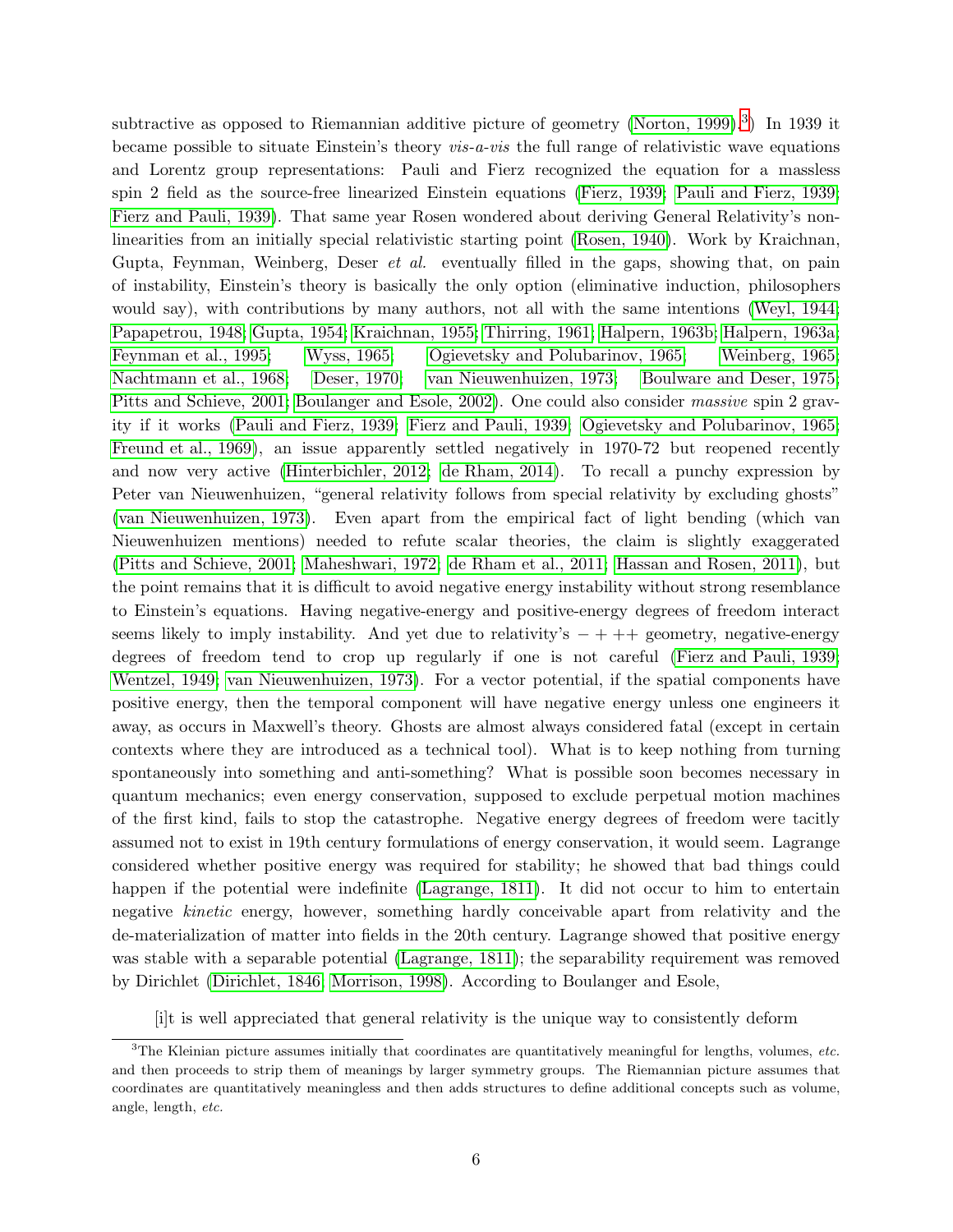the Pauli-Fierz action  $\int \mathcal{L}_2$  for a free massless spin-2 field under the assumption of locality, Poincaré invariance, preservation of the number of gauge symmetries and the number of derivatives in  $\mathcal{L}_2$  [references suppressed] [\(Boulanger and Esole, 2002\)](#page-15-7).

Derivations based on the canonical energy-momentum tensor or some relative thereof [\(Gupta, 1954\)](#page-18-3) perhaps do not savor as strongly of flat space-time as do derivations with a flat metric *tensor*. This impression might be a mistake due to failure to notice the extra gauge group that makes the flat metric less significant than the tensor notion suggests [\(Grishchuk et al., 1984\)](#page-18-7). The canonical tensor's advantage (if such it is) of not savoring as strongly of flat space-time is to some degree offset by the gruelingly explicit character of the derivation. This explicitness not only makes it harder to arrive at Einstein's theory (the massless case), but also makes it difficult to generalize the results to include a graviton rest mass(es). When efforts have been made to add a mass term using a canonical-based Belinfante energy-momentum, the result has been considered unique [\(Freund and Nambu, 1968;](#page-17-12) [Freund et al., 1969\)](#page-17-10). By contrast the Rosenfeld metric stressenergy approach used by Kraichnan has been generalized to show tremendous flexibility. Instead of a unique result for the tensor and scalar cases, the tensor case has grown to two one-parameter families [\(Pitts and Schieve, 2007\)](#page-21-8), to four one-parameter families [\(Pitts, 2011b\)](#page-21-9), to an arbitrary mass term with practically any algebraic self-interaction [\(Pitts, 2016b\)](#page-21-10). The scalar case likewise has been generalized from one case to a one-parameter family. This one-parameter family is analogous to a tensorial 2-parameter family because the covariance-contravariance parameter (a continuum with perhaps one hole [\(Ogievetsky and Polubarinov, 1965\)](#page-20-8)) and the density weight parameter cover the same ground; a  $1 \times 1$  matrix is its own determinant. Doubtless the scalar case could be generalized analogously to ([\(Pitts, 2016b\)](#page-21-10)) to admit an arbitrary series (from cubic order onward) of mass plus self-interaction terms.

One can easily read spin 2 derivations of Einstein's equations [\(Gupta, 1954;](#page-18-3) [Kraichnan, 1955;](#page-19-5) [Feynman et al., 1995;](#page-17-5) [Deser, 1970\)](#page-16-9) without having a clear idea how they work. When a canonical definition of stress-energy is used (improved by Belinfante symmetrization) as in Gupta's work, one can get lost in the explicit details, missing the forest for the trees. When Rosenfeld's flat metric definition is used, the effect is more abstract and magical, along with the greater urge to wonder what the flat geometry means. One can clarify Kraichnan's derivation [\(Pitts and Schieve, 2001\)](#page-21-7), partly by drawing on Deser's use of a variational principle for free fields [\(Deser, 1970\)](#page-16-9) and van Nieuwenhuizen's ghost elimination [\(van Nieuwenhuizen, 1973\)](#page-23-0). Kraichnan used a bimetric change of variables from a gravitational potential and flat metric to an effective curved metric (the sum of the flat metric and curved metric) and flat metric, and showed that the flat metric disappears from the field equations. The split of the stress-energy tensor into a curl and a piece vanishing on-shell to derive Einstein's equations is a key step [\(Pitts and Schieve, 2001\)](#page-21-7). This fact is what allows one to recognize in effect Noether's converse Hilbertian assertion. A connection to Noether's converse Hilbertian assertion has had to wait, however, to my knowledge.

Given this link to Noether's theorem and the Belinfante-Rosenfeld relation between canonical and metrical stress-energy, one could envisage a parallel derivation of Einstein's theory without the flat metric tensor, albeit much less convenient. It is not coincidental that universal coupling derivations for massive scalar gravity using the canonical tensor have led only to a single theory [\(Freund and Nambu, 1968\)](#page-17-12), because one needs to use the freedom to add a curl to the canonical tensor to accommodate second derivatives except in one case [\(Pitts, 2011a\)](#page-21-11). The ideal might be to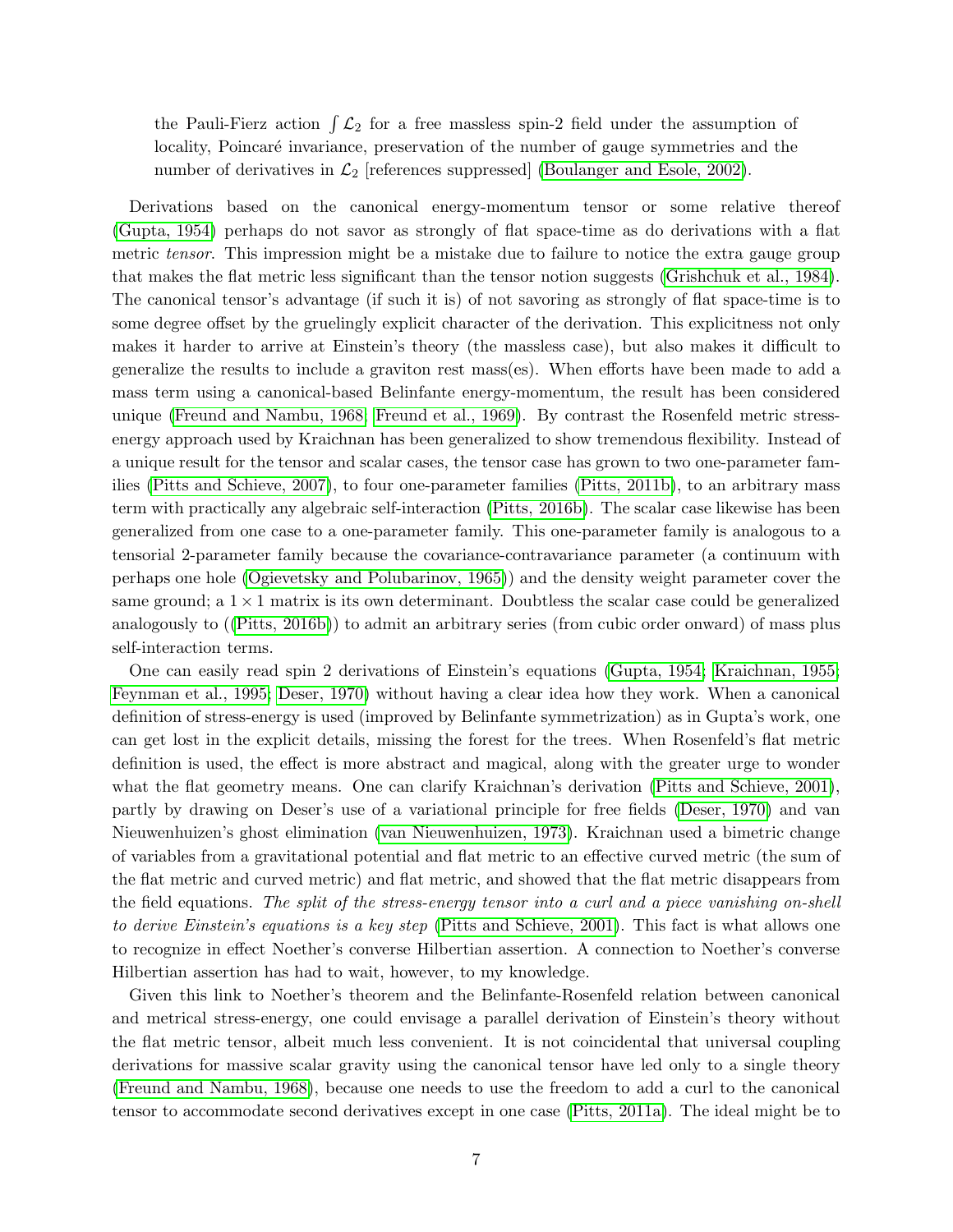use the Belinfante-Rosenfeld equivalence the identity to permit using the Rosenfeld definition for calculations and the Belinfante tensor (or it plus terms vanishing on-shell) for conceptual purposes.

# 4 Aristotle on Inferring from Improper Conservation Laws to Einstein's Equations

One can take the leisurely pace of the linkage between Noether's proof of the converse Hilbertian assertion and the spin 2 derivations as an indicator of the depth of the tragic split between general relativists and particle physicists, which this current paper aims to reduce somewhat. Hilbert was insightful in taking improper conservation laws as characteristic of General Relativity, a comment that might be taken to suggest a derivation. Noether's proof of the converse Hilbertian assertion could be taken providing the core of a derivation of Einstein's equations. There is, however, an obvious problem, of a sort discussed by Aristotle in the Posterior Analytics.

The remainder of Posterior Analytics I is largely concerned with two tasks: spelling out the nature of demonstration and demonstrative science and answering an important challenge to its very possibility. Aristotle first tells us that a demonstration is a deduction in which the premises are:

- 1. true
- 2. primary (prota)
- 3. immediate (amesa, "without a middle")
- 4. better known or more familiar  $(qn\hat{o}rim\hat{o}ten)$  than the conclusion
- 5. prior to the conclusion
- 6. causes  $(aitia)$  of the conclusion

. . . The fourth condition shows that the knower of a demonstration must be in some better epistemic condition towards [the premises]. . . . [\(Smith, 2015,](#page-22-9) emphasis in the original)

This fragment of Aristotle's theory of demonstration has an insight that one would presumably wish to retain: if the premises are initially less plausible than the conclusion, then the argument is not very good.

In 1918 General Relativity was probably not known, but it was certainly seriously entertained. Improper conservation laws were entertained only as a consequence of General Relativity. Hence there was little prospect for regarding improper conservation laws as better known than or prior to Einstein's equations. Particle physics changed that situation, partly by supplying a taxonomy in which one could fit General Relativity (massless spin 0) and easily conceive a rival theory (massive spin 2, at least prima facie), thus making General Relativity less well known than it must have seemed after the 1919 bending of light success. Shouldn't one be open to rival theories that made the same prediction? Evidently some people were [\(Brush, 1989\)](#page-16-12). Particle physics also systematically implemented positive energy (avoiding ghosts) as a criterion of theory construction and theory choice [\(Pauli and Fierz, 1939;](#page-20-2) [van Nieuwenhuizen, 1973\)](#page-23-0) and showed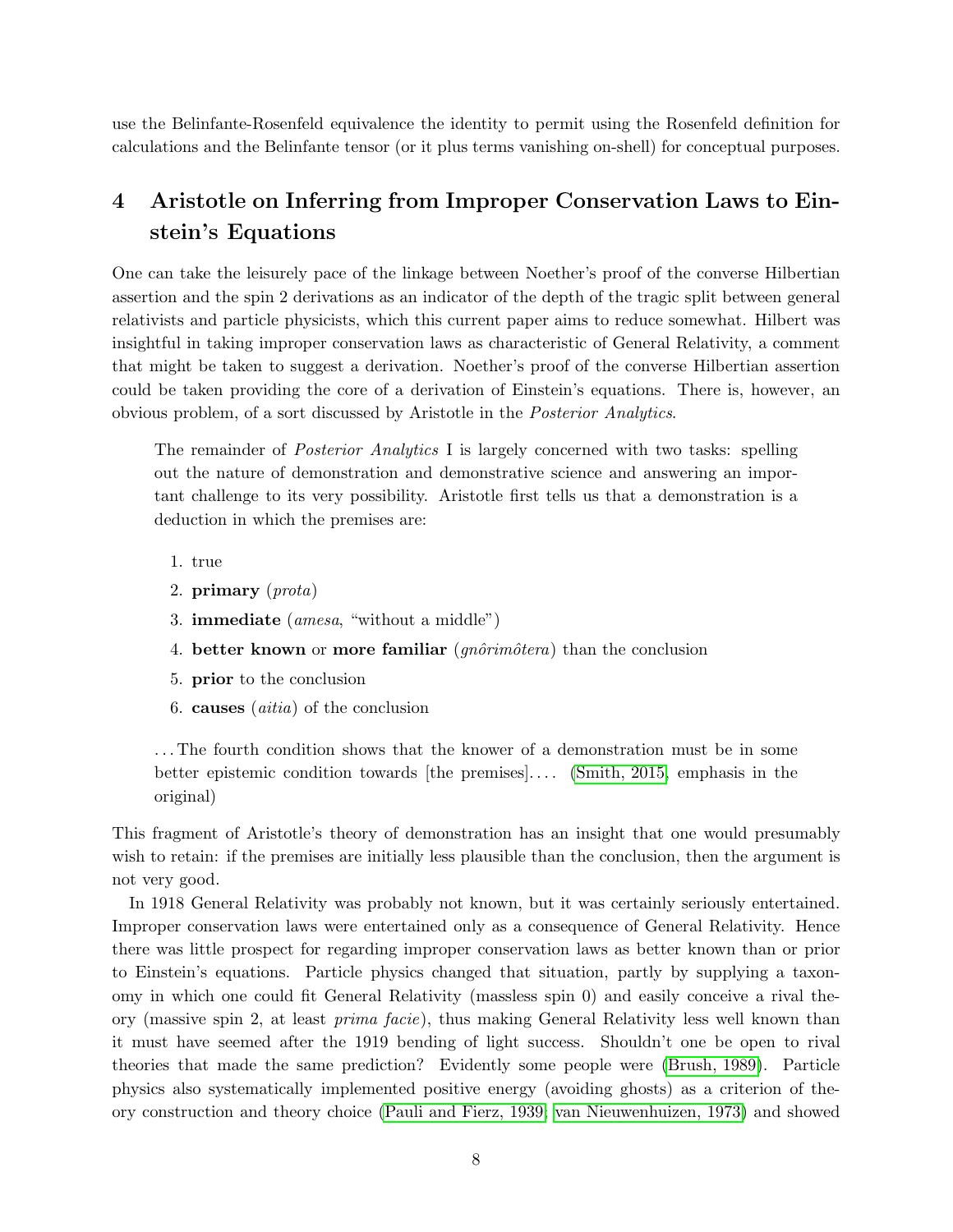how a massless spin 2 field satisfying the linearized Einstein equations is both a very natural path and one of very few paths to avoid ghosts with a symmetric rank 2 tensor potential. Indeed other plausible paths (unimodular/traceless massless spin 2/GR [\(Unruh, 1989\)](#page-22-10), GR plus something like a scalar field [\(Pitts and Schieve, 2001;](#page-21-7) [Alvarez et al., 2006\)](#page-15-8), and massive gravity [\(Maheshwari, 1972;](#page-19-9) [de Rham et al., 2011\)](#page-16-11)) are quite close to Einstein's equations. In massive spin 2 gravity, Einstein's equations had at least one a priori and empirically plausible rival [\(Ogievetsky and Polubarinov, 1965;](#page-20-8) [Freund et al., 1969\)](#page-17-10). Unless stability can be achieved in some other way, the positive energy requirement seems non-negotiable and, in turn, makes the linearization of Einstein's equations difficult to avoid, apart perhaps from a graviton mass term. The principle of universal coupling, which is another key part of the particle physics derivations, in fact was a part of Einstein's 1913-15 physical strategy as expressed in the *Entwurf* with Grossmann:

These equations satisfy a requirement that, in our opinion, must be imposed on a relativity theory of gravitation; that is to say, they show that the tensor  $\theta_{\mu\nu}$  of the gravitational field acts as a field generator in the same way as the tensor  $\Theta_{\mu\nu}$  of the material processes. An exceptional position of gravitational energy in comparison with all other kinds of energies would lead to untenable consequences. [\(Einstein and Grossmann, 1996\)](#page-17-13)

While ghost avoidance leaves nonlinearities quite unspecified as long as they aren't too strong, universal coupling provides a close link between the linearized and exact nonlinear Einstein equations. Improper conservation laws follow [\(Pitts and Schieve, 2001\)](#page-21-7): the stress-energy tensor is a piece vanishing on-shell and a curl. Thus it became possible to regard improper conservation laws as better known than Einstein's equations. Almost as van Nieuwenhuizen said, "general relativity follows from special relativity by excluding ghosts" [\(van Nieuwenhuizen, 1973\)](#page-23-0). Aristotle's priority clause can be satisfied at least in the counterfactual history of how physics presumably would have progressed without Einstein [\(Feynman et al., 1995;](#page-17-5) [Ohanian, 2008\)](#page-20-9). It isn't clear why science should be forever held captive to historical accidents, so that is good enough. Hence particle physics makes it plausible to argue for Einstein's equations using Noether's converse Hilbertian assumption, positive energy, etc.

What about the principle(s) of equivalence? Sometimes universal coupling is associated with the strong equivalence principle [\(Feynman et al., 1995,](#page-17-5) p. xiv). But universal coupling also leads to massive gravities [\(Freund et al., 1969;](#page-17-10) [Pitts and Schieve, 2007;](#page-21-8) [Pitts, 2011b;](#page-21-9) [Pitts, 2016b\)](#page-21-10), for which there is a clear distinction between gravity and inertia. The identity of gravity and inertia is another strong meaning sometimes associated with the principle of equivalence [\(Friedman, 2001,](#page-18-8) pp. 37-39, 81). Avoiding multiply ambiguous terms like the principle of equivalence, one can safely say that the identity of gravity and inertia is not assumed in the particle physics derivation (massless or massive), and that such identity is clearly false at the end of the derivation in the massive case.

# 5 (No) Ontology of Particle Physics Derivations

It is not terribly obvious what the ontology suggested by the spin-2 derivations of Einstein's equations is. One often enough reads that the derivation shows that Einstein's theory is rendered just another field theory in Minkowski space-time, within special relativity, or similar expressions. Such conclusions are especially tempting if one uses a flat metric *tensor* (in the sense of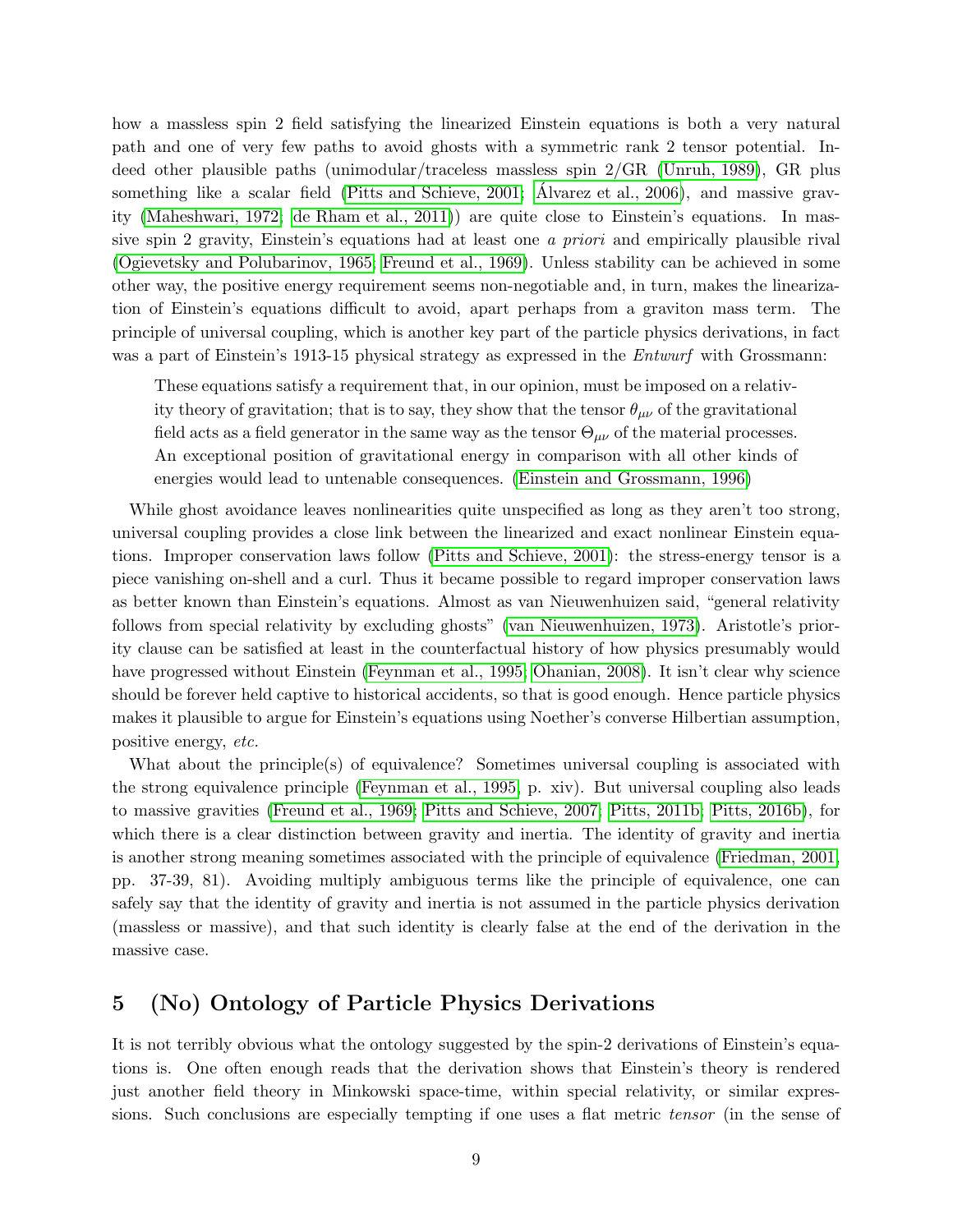having a nontrivial transformation rule under general coordinate transformations), not simply a matrix  $diag(-1, 1, 1, 1)$ . Eventually it is concluded that the flat background metric is "unobservable," which usually is supposed to mean or at least to imply that it doesn't really exist, perhaps [\(Thirring, 1961\)](#page-22-8). But how does coalescence of the flat geometry and the gravitational potential make the flat geometry cease to exist? One key issue pertains to whether one thinks in terms of Riemannian additive or Kleinian subtractive pictures of geometry [\(Norton, 1999\)](#page-20-6). General relativists, historians and philosophers since the late 1970s have tended to default to a Riemannian additive picture, according to which Special Relativity is about an enormously impressive crystalline object, Minkowski Space-Time (or even Spacetime), which controls everything. Particle physicists include toward a Kleinian subtractive picture, so that relativity is rather about having the Poincar´e covariance group, which is certainly compatible with having an even larger covariance group. Among philosophers, calling Minkowski space-time a "glorious nonentity" is reminiscent of Klein's subtractive strategy [\(Brown and Pooley, 2006\)](#page-16-13). Both Riemannian additive and Kleinian subtractive strategies are sometimes useful and illuminating.

While some of the mathematics of the spin-2 derivations of Einstein's equations has a special relativistic feel—consider the title of Kraichnan's classic paper "Special-Relativistic Derivation of Generally Covariant Gravitation Theory"—an additional gauge group emerges. The emergence of an additional gauge group deprives of physical meaning the precise quantitative relationship between the effective curved metric and the/a flat background metric, making the flat spacetime(s) elusive [\(Grishchuk et al., 1984;](#page-18-7) [Norton, 1994;](#page-20-10) [Pinto-Neto and Trajtenberg, 2000\)](#page-20-11), a point made early in little-known work by William Band [\(Band, 1942b;](#page-15-9) [Band, 1942a\)](#page-15-10) and conceded but still insufficiently attended by Nathan Rosen in his application to gravitational energy localization [\(Rosen, 1963\)](#page-22-11). Which flat metric underlies the effective curved geometry? None in particular, one might say. It is plausible that such a neo-traditionalist ontology is confusing to many, is (or would have been) attractive to some such as Lotze [\(Lotze, 1879,](#page-19-12) pp. 248, 249) (see also [\(Torretti, 1978,](#page-22-12) pp. 288, 299, 408)), *perhaps* Poincaré (Poincaré, 1902), and Logunov [\(Logunov, 1998\)](#page-19-13), and unattractive to others. But the fact remains that the derivation of Einstein's *equations* is quite compelling, much better than the competition involving Principles. If one aspires to take the flat background seriously, then causality, ironically, requires reintroducing gauge freedom [\(Pitts and Schieve, 2007\)](#page-21-8) (partly akin to privileging the Stueckelberg form of massive electromagnetism with gauge compensation fields [\(Ruegg and Ruiz-Altaba, 2004\)](#page-22-13) over the primordial non-gauge form, and then restricting the gauge freedom with inequalities). Hence some of the innovative features of General Relativity are obligatory anyway.

One could reduce the ontological confusion by getting rid of the flat metric tensor (or should one say, tensors, in light of the extra gauge group) in favor of the numerical matrix  $diag(-1, 1, 1, 1)$ , such as one finds in some of this work already [\(Gupta, 1954;](#page-18-3) [Ogievetsky and Polubarinov, 1965\)](#page-20-8). Much of the value of using a flat metric tensor(s) pertains to defining the stress-energy tensor. The Rosenfeld stress-energy tensor is defined using a flat background metric, but one momentarily relaxes flatness to take a variational derivative, and then restores flatness again [\(Rosenfeld, 1940;](#page-22-14) [Kraichnan, 1955;](#page-19-5) [Anderson, 1967;](#page-15-2) [Deser, 1970;](#page-16-9) [Gotay and Marsden, 1992;](#page-18-9) [Pitts and Schieve, 2001\)](#page-21-7), getting much of the benefit of Hilbert's definition without requiring the existence of the gravitational field. This definition is enormously convenient, but can cause confusion, both mathematical and conceptual. That the Rosenfeld stress-energy tensor is just a trick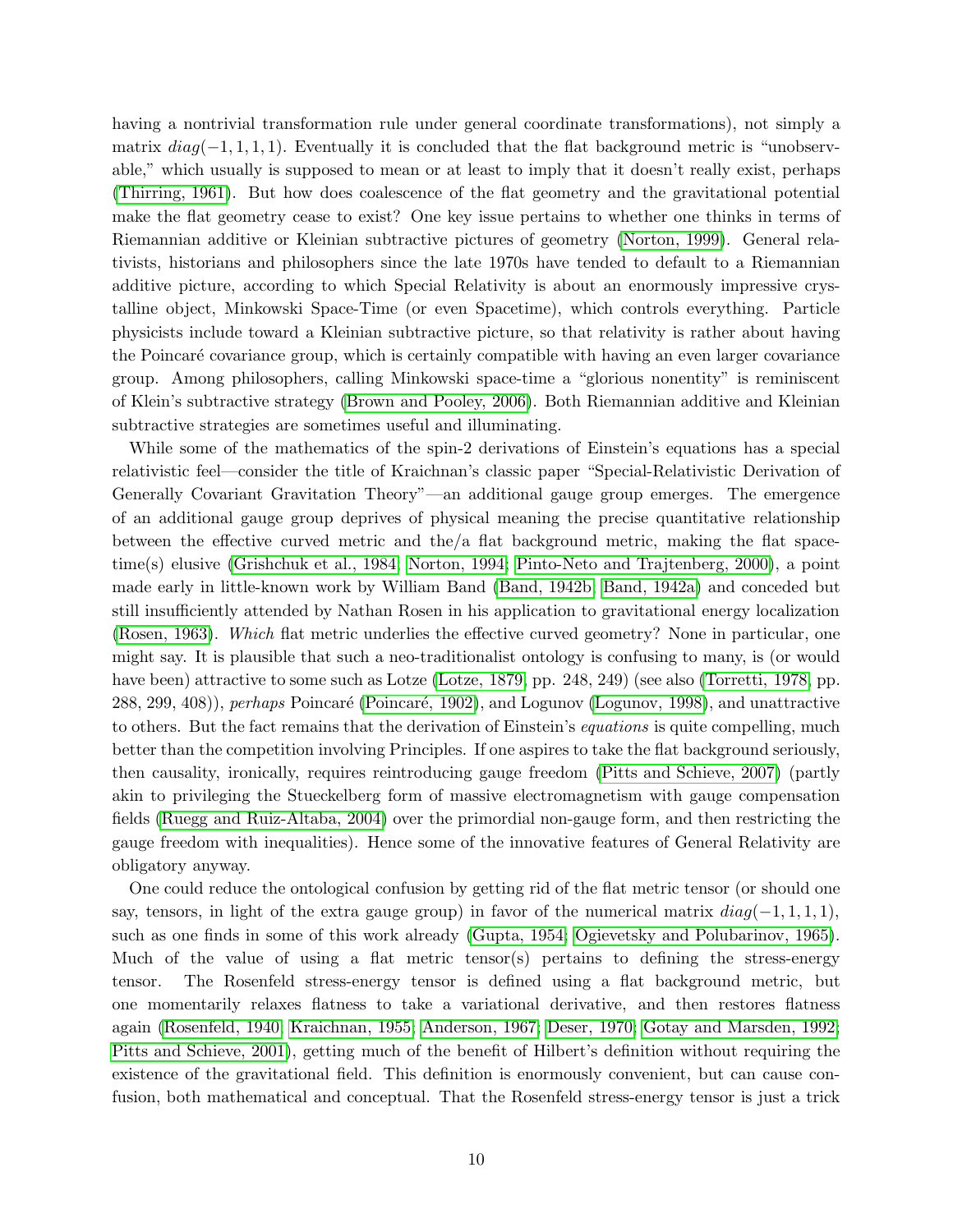has been urged in the context of Deser's spin-2 derivation:

 $\ldots T_{\mu\nu}$  is the stress-tensor of the linear action of equation (4). It is very simply computed in the usual (Rosenfeld) way as the variational derivative of  $I<sup>L</sup>$  with respect to an auxiliary contravariant metric density  $\psi^{\mu\nu}$ , upon writing  $I^L$  in 'generally covariant form',  $I^L(\eta \to \psi)$ , with respect to this metric. Note that this does not presuppose any geometrical notions, being merely a mathematical shortcut in finding the symmetric stress-tensor of  $I^L$ . We could also obtain it by the (equivalent) (Belinfante) prescription of introducing local Lorentz transformations. [\(Deser, 1970\)](#page-16-9)

By the Belinfante-Rosenfeld equivalence theorem, one can replace the Rosenfeld stress-energy tensor with the canonical tensor  $+$  certain terms with identically vanishing divergence  $+$  certain terms proportional to some field equations. Actually calculating the amended canonical tensor might be unpleasant, but one could use the Belinfante-Rosenfeld equivalence theorem in the other direction so that the Rosenfeld stress-energy tensor is just a *calculating trick*. All conceptual work is done by the Belinfante modified canonical tensor (or it plus terms vanishing on-shell), but the calculations are done using Rosenfeld's trick. Thus one evades an objection [\(Padmanabhan, 2008\)](#page-20-3) that has been made to spin-2 derivations of Einstein's equations; others have been addressed [\(Pitts and Schieve, 2007\)](#page-21-8). One could avoid the additional gauge group, the topological limitations implied in introducing a flat metric [\(Ashtekar and Geroch, 1974\)](#page-15-11), and most ontological connotations of a flat geometry(s) by using the matrix  $diag(-1, 1, 1, 1)$  instead of a flat background metric. This signature matrix is also intimately involved in nonlinear realizations of the 'group' (using the term loosely) of general coordinate transformations [\(Ogievetsky and Polubarinov, 1965;](#page-20-8) [Pitts, 2012\)](#page-21-13), which permit spinors in coordinates without a tetrad. While one cannot take a variational derivative with respect to this numerical matrix, one does not need to do so, using the Belinfante-Rosenfeld equivalence as described above. Conceptual matters are handled using the modified canonical tensor, while calculations can be handled with Rosenfeld's trick. To implement this project, one can insert the Belinfante-Rosenfeld equivalence theorem into some suitable spin-2 derivation that uses the Rosenfeld tensor, preferably a version sufficiently flexible to display the previously unrecognized full generality of spin-2 derivations in cases where the graviton mass is not 0 [\(Pitts, 2016b\)](#page-21-10). Thus one overcomes a traditional weakness in spin-2 derivations using the canonical tensor, namely, arriving at only one theory and even that with much gritty detailed calculation [\(Freund and Nambu, 1968;](#page-17-12) [Freund et al., 1969\)](#page-17-10); such generality would otherwise likely appear fiendishly difficult and/or unnatural. The canonical tensor and modifications thereof have the additional virtues (compared to the Rosenfeld metric stress-energy tensor) of being directly related to the translation symmetries that induces conservation and of being nontrivial (at least off-shell) even in topological (metric-free) field theories [\(Burgess, 2002\)](#page-16-14).

### 6 Conclusion

It appears, then, that the particle physics derivation of Einstein's equations should be quite attractive to everyone. It involves principles that one could hardly avoid on pain of explosive instability. It avoids principles (including generalized relativity of motion or the identity of gravity and inertia) that could easily be false, though there is no harm if one finds them plausible. On the other hand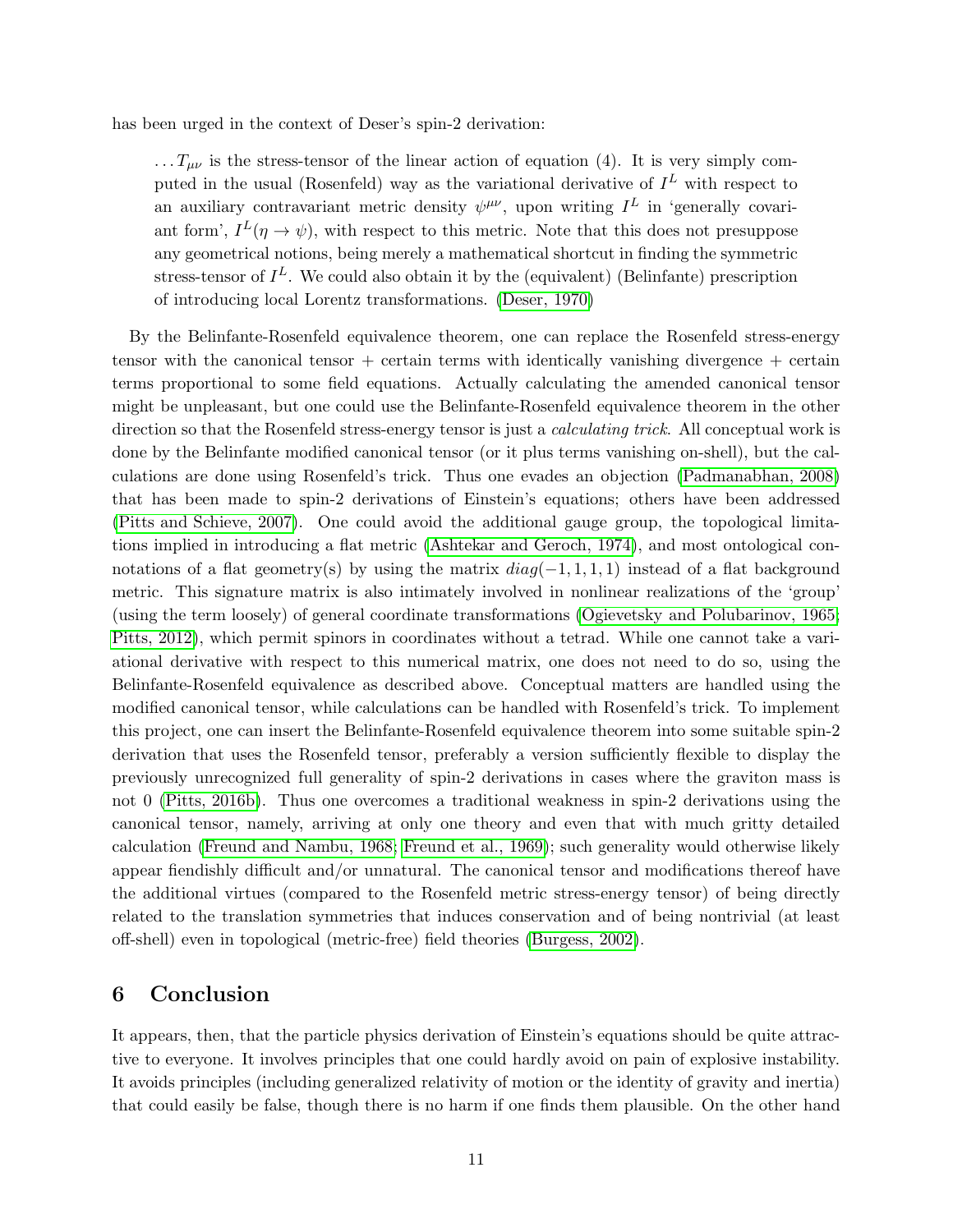the derivation is surprisingly innocent metaphysically, involving no ontological commitment to a flat space-time metric tensor. Perhaps it should be more generally embraced, even by general relativists, rather than viewed as the special property of particle physicists. Given that a core idea in the particle physics derivation is Noether's converse Hilbertian assertion, general relativists already do have priority on part of the derivation. This surprising convergence might set an example for additional fruitful work overcoming the general relativist vs. particle physicist divide.

## 7 Appendix

The way that the split of the conserved stress-energy complex into a piece proportional to the gravitational field equations and a piece with automatically vanishing divergence plays a role in the spin 2 derivation of Einstein's equations is worth recalling. This derivation [\(Pitts and Schieve, 2001\)](#page-21-7) is based largely on that of Kraichnan [\(Kraichnan, 1955\)](#page-19-5) [\(Feynman et al., 1995,](#page-17-5) pp. xiii, xiv) but with a number of improvements. The basic variables in this approach are the gravitational potential  $\gamma_{\mu\nu}$  and the flat metric  $\eta_{\mu\nu}$ , along with (bosonic) matter fields u that can be any kind of geometric object fields, though indices are suppressed. Gravity is assumed to have some free field equations derived from a (presumably quadratic) action  $S_f[\gamma_{\mu\nu}, \eta_{\mu\nu}]$ .

In an effort to avoid negative-energy degrees of freedom, one can require that  $S_f$  change only by a boundary term under the infinitesimal gauge transformation

<span id="page-11-0"></span>
$$
\gamma_{\mu\nu} \to \gamma_{\mu\nu} + \partial_{\mu}\xi_{\nu} + \partial_{\nu}\xi_{\mu},\tag{1}
$$

 $\xi_{\nu}$  being an arbitrary covector field.  $\partial_{\mu}$  is the flat covariant derivative built from the flat metric  $\eta_{\mu\nu}$ . (This condition is a bit stronger than necessary if the action does not imply higher derivatives in the field equations, but can be too weak if there are higher derivatives. It is a good place to start, however.) In the special case that the Lagrangian density is a linear combination of terms quadratic in first derivatives of the  $\gamma_{\mu\nu}$ , and free of algebraic and higher-derivative dependence on  $\gamma_{\mu\nu}$ , the requirement of gauge invariance uniquely fixes coefficients of the terms in the free field action up to a boundary term, giving linearized vacuum general relativity [\(Ohanian and Ruffini, 1994;](#page-20-12) [Hakim, 1999\)](#page-18-10). For any  $S_f$  invariant in this sense under [\(1\)](#page-11-0), the free field equation is identically divergenceless:

<span id="page-11-2"></span>
$$
\partial_{\mu} \frac{\delta S_f}{\delta \gamma_{\mu\nu}} = 0. \tag{2}
$$

This is the free field generalized Bianchi identity.

As Einstein said in 1913, if a source is introduced, it is reasonable to have all stress-energy, for both gravity and matter fields u, serve as a source in the same way [\(Einstein and Grossmann, 1996\)](#page-17-13). Using the Rosenfeld stress-energy tensor from varying the (unknown) full action S with respect to  $\eta_{\mu\nu}$  (with  $\gamma_{\mu\nu}$  and u constant), one seeks the field equations from the (unknown) full action S for gravity:

<span id="page-11-1"></span>
$$
\frac{\delta S}{\delta \gamma_{\mu\nu}} = \frac{\delta S_f}{\delta \gamma_{\mu\nu}} - \lambda \frac{\delta S}{\delta \eta_{\mu\nu}},\tag{3}
$$

where it turns out eventually that  $\lambda = -\sqrt{32\pi G}$ . This stress-energy tensor includes gravitational stress-energy; at this stage one doesn't know that an extra gauge group emerges and that the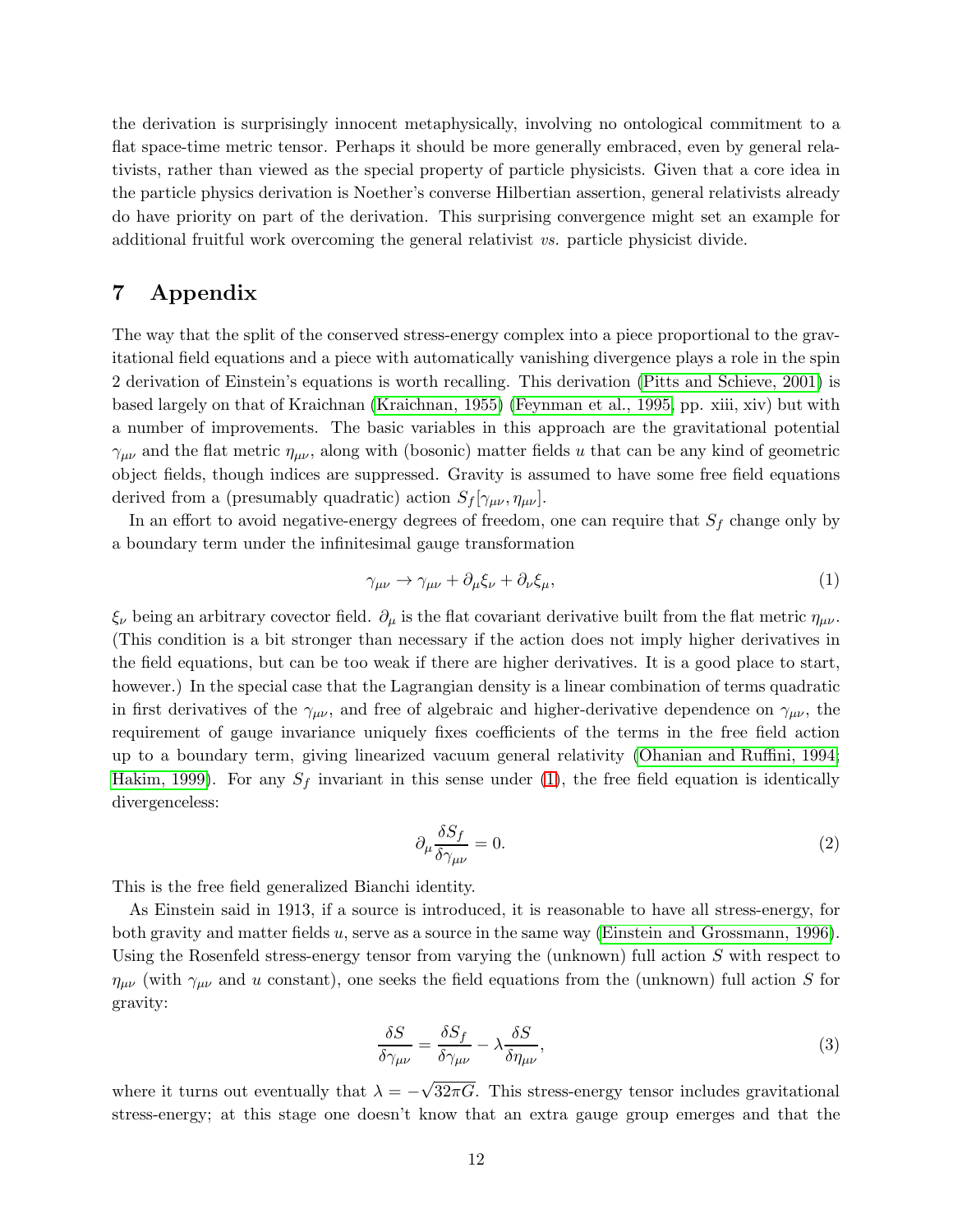gravitational energy-momentum has the peculiar properties that it has in General Relativity. (In a non-Rosenfeld form of such a derivation, one would not yet know that the gravitational energymomentum is only a pseudo-tensor rather than a tensor. One could derive the linear analog of that fact if one takes the free field Lagrangian density to be quadratic in first derivatives of  $\gamma_{\mu\nu}$ , however [\(Fierz, 1939\)](#page-17-9).)

One is free to make a change of variables in S from  $\gamma_{\mu\nu}$  and  $\eta_{\mu\nu}$  to  $g_{\mu\nu}$  and  $\eta_{\mu\nu}$ , where

$$
g_{\mu\nu} = \eta_{\mu\nu} - \lambda \gamma_{\mu\nu}.
$$
 (4)

No assumption is made that  $g_{\mu\nu}$  has chronogeometric significance; it emerges later as a result that  $g_{\mu\nu}$  is the only quantity that could be an observable metric. Equating coefficients of the variations gives

$$
\frac{\delta S}{\delta \eta_{\mu\nu}}|\gamma = \frac{\delta S}{\delta \eta_{\mu\nu}}|g + \frac{\delta S}{\delta g_{\mu\nu}}\tag{5}
$$

and

$$
\frac{\delta S}{\delta \gamma_{\mu\nu}} = -\lambda \frac{\delta S}{\delta g_{\mu\nu}}.\tag{6}
$$

Putting these two results together gives

<span id="page-12-0"></span>
$$
\lambda \frac{\delta S}{\delta \eta_{\mu\nu}} |\gamma = \lambda \frac{\delta S}{\delta \eta_{\mu\nu}} |g - \frac{\delta S}{\delta \gamma_{\mu\nu}}.\tag{7}
$$

Equation [\(7\)](#page-12-0) splits the Rosenfeld stress-energy tensor into one piece that vanishes when gravity is on-shell and one piece that does not. That is one of the two types of terms that the converse Hilbertian assumptions allows. Using this result in [\(3\)](#page-11-1) gives

$$
\lambda \frac{\delta S}{\delta \eta_{\mu\nu}} |g = \frac{\delta S_f}{\delta \gamma_{\mu\nu}},\tag{8}
$$

which says that the free field Euler-Lagrange derivative must equal (up to a constant factor) that part of the total stress tensor that does not vanish when the gravitational field equations hold. Using the linearized Bianchi identity [\(2\)](#page-11-2), one derives

$$
\partial_{\mu} \frac{\delta S}{\delta \eta_{\mu\nu}} |g = 0,\tag{9}
$$

which says that the part of the stress tensor not proportional to the gravitational field equations has identically vanishing divergence (on either index), i.e., is a (symmetric) "curl" [\(Anderson, 1967\)](#page-15-2). This is the other type of term allowed by the converse Hilbertian assertion. And there is nothing left of the stress-energy tensor: those two terms, a piece proportional to the gravitational field equations and a piece with identically vanishing divergence, are the whole thing. The quantity  $\delta S$  $\frac{\partial S}{\partial \eta_{\mu\nu}}|g$ , being symmetrical and having identically vanishing divergence on either index, is of the form

$$
\frac{\delta S}{\delta \eta_{\mu\nu}}|g = \frac{1}{2} \partial_{\rho} \partial_{\sigma} (\mathcal{M}^{[\mu\rho][\sigma\nu]} + \mathcal{M}^{[\nu\rho][\sigma\mu]}) + b\sqrt{-\eta} \eta^{\mu\nu} \tag{10}
$$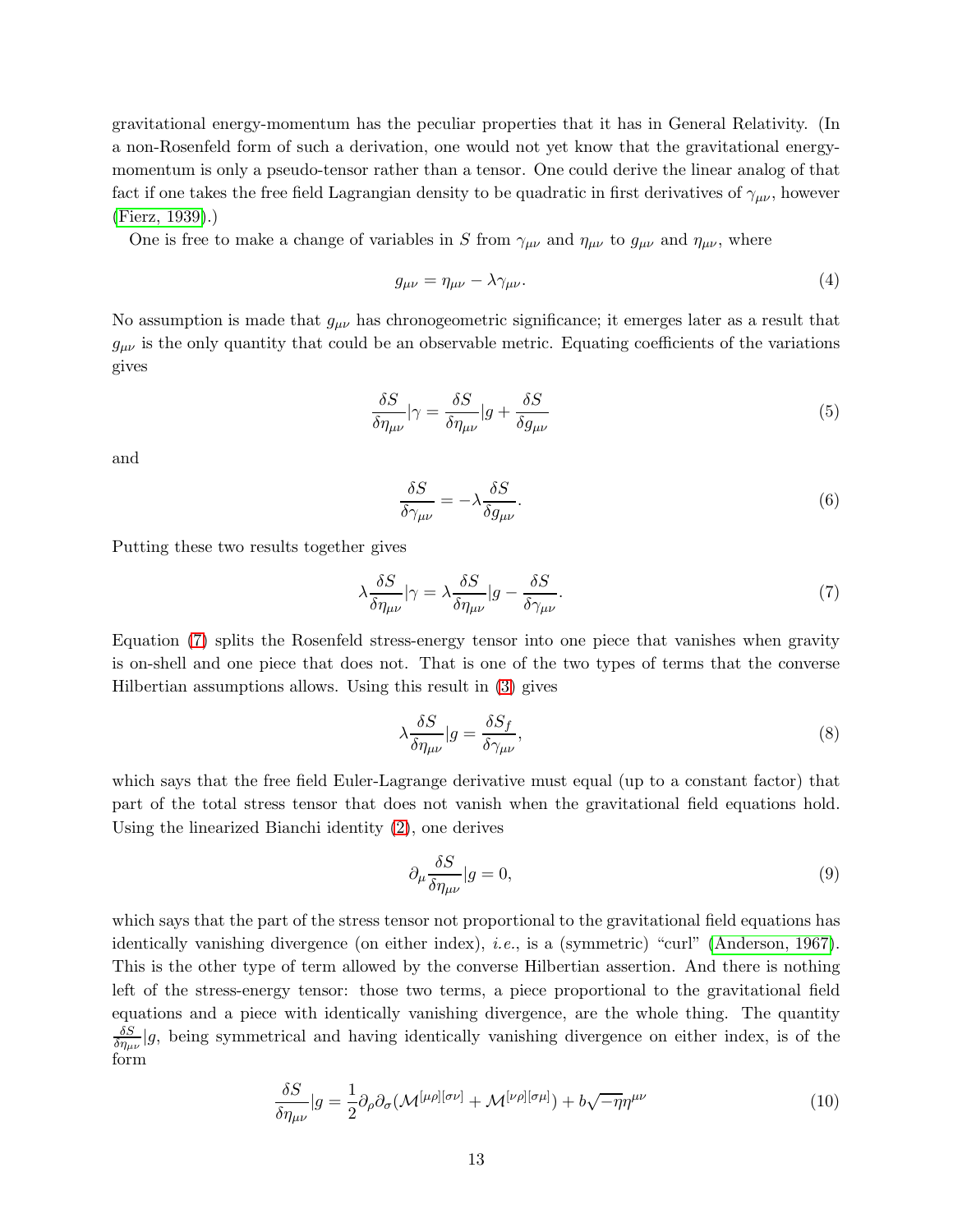[\(Wald, 1984\)](#page-23-5) (pp. 89, 429) [\(Kraichnan, 1955;](#page-19-5) [Pitts and Schieve, 2001\)](#page-21-7), where  $\mathcal{M}^{\mu\rho\sigma\nu}$  is a tensor density of weight 1 and  $b$  is a constant. This result follows from the converse of Poincaré's lemma in Minkowski spacetime. One can gather all dependence on  $\eta_{\mu\nu}$  (with  $g_{\mu\nu}$  independent) into one term, writing

$$
S = S_1[g_{\mu\nu}, \eta_{\mu\nu}, u] + S_2[g_{\mu\nu}, \eta_{\mu\nu}, u].
$$
\n(11)

If

$$
S_2 = \frac{1}{2} \int d^4x R_{\mu\nu\rho\sigma}(\eta) \mathcal{M}^{\mu\nu\rho\sigma}(\eta_{\mu\nu}, g_{\mu\nu}, u) + \int d^4x \alpha^\mu,_{\mu} + 2b \int d^4x \sqrt{-\eta}, \tag{12}
$$

then  $\frac{\delta S_2}{\delta \eta_{\mu\nu}}|g|$  has just the desired form, while  $S_2$  does not affect the Euler-Lagrange equations [\(Kraichnan, 1955;](#page-19-5) [Pitts and Schieve, 2001\)](#page-21-7). ( $\int d^4x \alpha^{\mu}$ , is any boundary term that one likes.) Thus the Euler-Lagrange equations arise entirely from  $S = S_1[g_{\mu\nu}, \eta_{\mu\nu}, u]$ : the flat metric and the gravitational potential have merged, so the flat metric alone is unobservable and the only candidate for a metric is  $g_{\mu\nu}$ .

Thus the stress-energy tensor turns out to be *just* a term proportional to the Euler-Lagrangian equations and a term with identically vanishing divergence, and then one arrives at an action with Euler-Lagrange equations involving only a curved metric and matter fields, not a separate flat metric. Thus besides the (here trivial) formal general covariance, one has an additional gauge freedom to alter the flat metric tensor while leaving the curved metric and matter fields alone, or, alternately, to alter the curved metric and matter fields by what looks like a coordinate transformation while leaving the flat metric alone [\(Grishchuk et al., 1984;](#page-18-7) [Norton, 1994;](#page-20-10) [Pinto-Neto and Trajtenberg, 2000;](#page-20-11) [Pitts and Schieve, 2001\)](#page-21-7). If one fixes the coordinates to be Cartesian, then one has  $\eta_{\mu\nu} = diag(-1, 1, 1, 1)$  and the additional gauge freedom looks like a coordinate transformation in single-metric General Relativity (at least for transformations connected to the identity). One thus de-Rosenfeldizes the result and arrives at what one usually considers a substantively generally covariant action  $S_1[g_{\mu\nu}, u]$ , as in the converse Hilbertian assertion. Thus the spin 2 derivation is, apart from the well-motivated and crucial elimination of ghosts, largely the converse Hilbertian assertion all over again with a glossy Rosenfeldized form using  $\eta_{\mu\nu}$  and a symmetric curl term. One can show that  $\lambda = -\sqrt{32\pi G}$  by, e.g., requiring proper normalization of the (Γ − Γ-like) bimetric General Relativity Lagrangian density of Rosen [\(Rosen, 1940\)](#page-22-5).

Universal coupling turns out to deform the free field gauge invariance into a nonlinear gauge invariance. (If one took a theory that had the linear gauge freedom but no nonlinear gauge freedom, it would have to violate universal coupling in order to escape the derivation above. A paper by Wald is also relevant [\(Wald, 1986\)](#page-23-6).) Chan and Frønsdal provide a helpful summary.

The apparently miraculous success of the original Gupta program has been convincingly explained by the analysis of Thirring [reference to [\(Thirring, 1961;](#page-22-8) [Thirring, 1959\)](#page-22-15)] and others. Namely, the structure of the full, nonlinear and non-Abelian gauge algebra of general relativity stands revealed upon completion of the first stage of Gupta's program. The geometric interpretation is immediate, and the full nonlinear action follows from it. The essence of Gupta's method is to notice that the invariance of the free Lagrangian is equivalent to a degeneracy of the free wave operators (linearized Bianchi identities) and that this degeneracy leads to strong constraints on the form of interactions. This in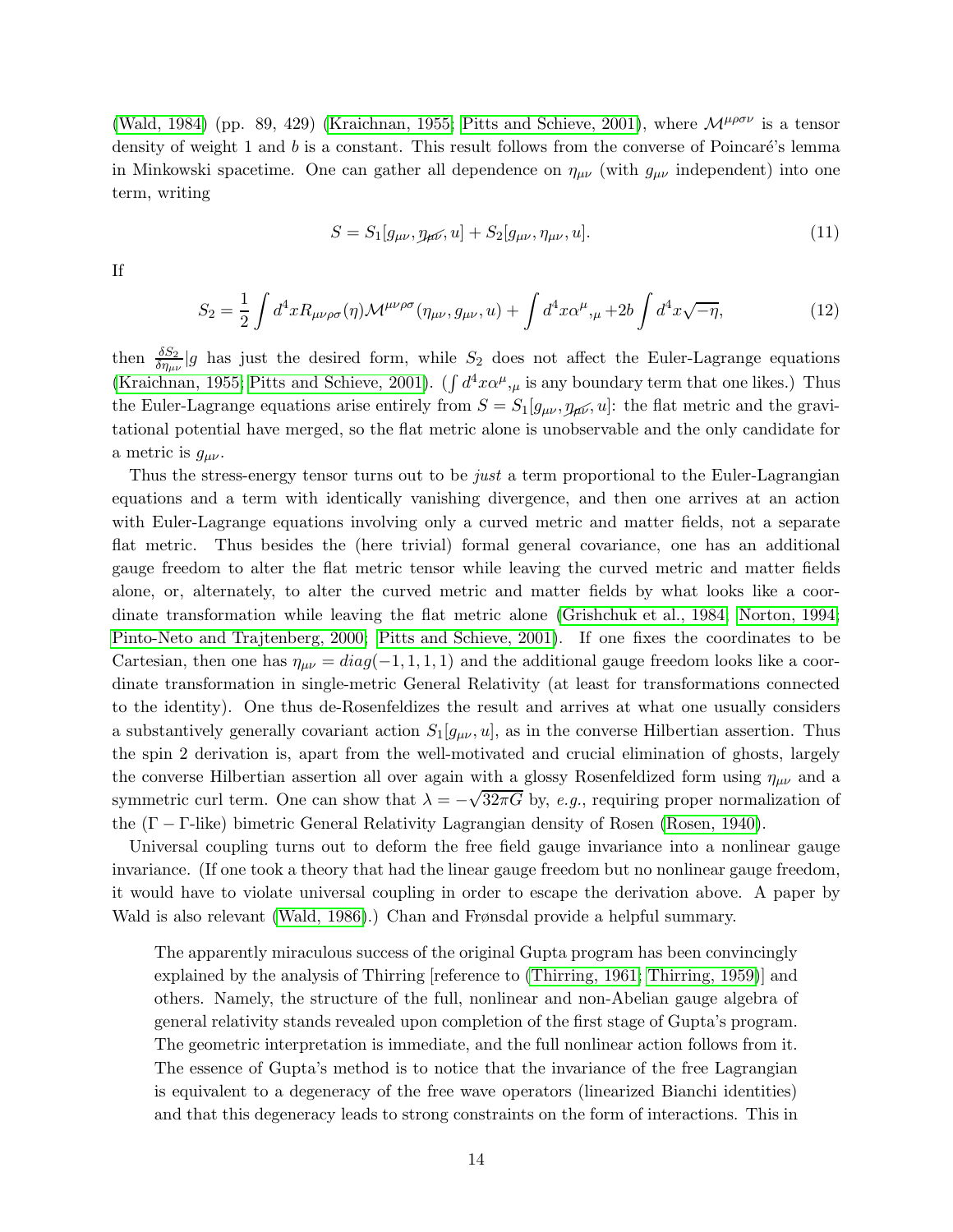turn implies the existence of a deformed invariance group of the perturbed (interacting) Lagrangian. [\(Chan and Frønsdal, 1996\)](#page-16-15)

That preservation of gauge symmetry is an important resource for avoiding ghosts at the nonlinear level. It is possible to have nonlinear ghosts without linear ghosts [\(Boulware and Deser, 1972\)](#page-15-12), a fact much discussed, and in some cases circumvented, in massive gravity [\(de Rham et al., 2011;](#page-16-11) [Hassan and Rosen, 2012\)](#page-18-11). Another way to have nonlinear ghosts without linear ghosts would be to take, say, General Relativity, expand it perturbatively (which gives an infinite series except in the case of two fractionally weighted choices of fields [\(DeWitt, 1967\)](#page-17-14)), and then truncate the series at any finite order. For all but the first few choices, such a theory will satisfy our empirical evidence for the weak principle of equivalence, but the theory will be bimetric [\(Blanchet, 1992\)](#page-15-13). Thus it will have no gauge freedom and so will have six field degrees of freedom, not two as in GR. One of them will be a ghost due to the indefinite kinetic term of GR [\(Wald, 1984\)](#page-23-5) and any approximation thereof. Whereas a single-metric imagination renders one unable to conceive of such theories, particle physics enables one to conceive and refute them. A few authors have suggested that one can live with ghosts in certain cases [\(Hawking and Hertog, 2002\)](#page-18-12). Perhaps so. But that is a difficult road, especially under quantization where the threat of spontaneous production of arbitrarily many positive-and negative-energy quanta arises, so one needs to provide a detailed story for why such a theory is stable. In short, mere empirical evidence is too weak to rule out infinitely many theories, almost empirically equivalent to GR, that likely are unstable due to nonlinear ghosts. The no-ghost condition does important work to motivate Einstein's equations at both linear and distinctively again at nonlinear orders, work that mere empirical evidence can never do. Again the superiority of the spin 2 derivation over principles of equivalence and the like appears. Norton has noted that Einstein's argumentation is often leaky and that one is well advised to seek eliminative inductions [\(Norton, 1995\)](#page-20-13). The spin 2 derivation provides them.

This spin 2 derivation admits some generalizations, such as covariant or contravariant metrics of (nearly) arbitrary density weight [\(Kraichnan, 1955;](#page-19-5) [Kraichnan, 1956;](#page-19-14) [Pitts and Schieve, 2007\)](#page-21-8), an orthonormal (co)tetrad (of almost any density weight), thus facilitating spinors [\(Deser, 1980;](#page-16-16) [Pitts, 2011b\)](#page-21-9), and nonlinear field redefinitions [\(Pitts, 2016b\)](#page-21-10). While these derivations don't yield anything new for massless spin-2 gravity, they yield an enormous variety for massive spin 2 gravity if one requires only the kinetic term (the part with derivatives) to have gauge symmetry to try to avoid ghosts. Whether the theories are viable requires additional investigation beyond these criteria because they might have ghosts, tachyons, a bad massless limit, or some other pathology. Massive theories, if viable, violate both the principle of generalized relativity and the identification of gravity with inertia. One can also weaken the universal coupling condition to cover only the traceless part and leave an extra scalar (density) degree of freedom in the theory [\(Pitts and Schieve, 2001\)](#page-21-7), thus arriving at scalar-tensor theories with the cosmological constant as a constant of integration.

One could also consider global topological issues. Flat metric tensors do make some demands on topology [\(Ashtekar and Geroch, 1974\)](#page-15-11). But these demands are no stronger than spinors require, because "every flat space-time has spinor structure." [\(Geroch, 1970\)](#page-18-13)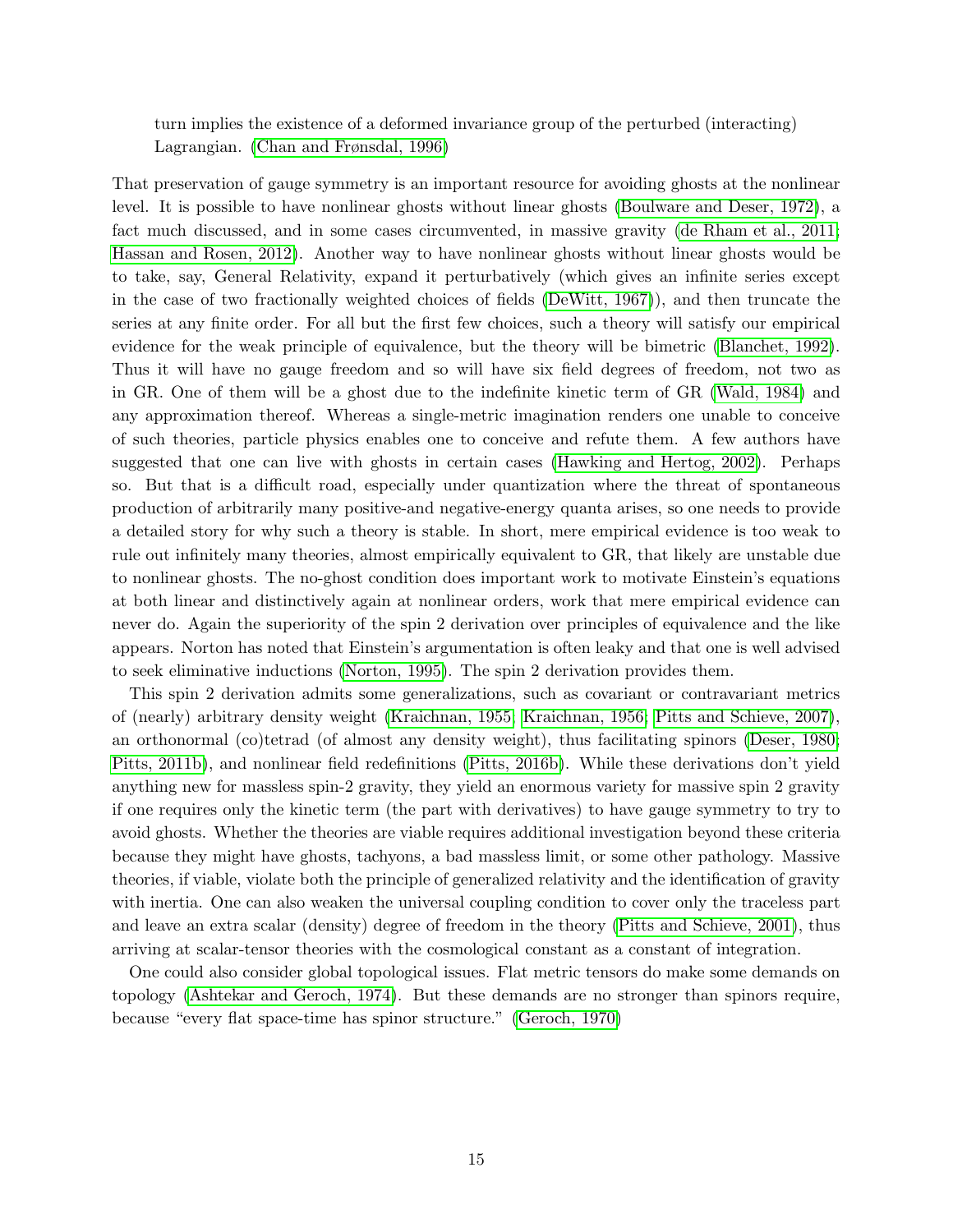### 8 Acknowledgements

This work was supported by John Templeton Foundation grant #38761. Thanks to Harvey Brown for pointing me to references on the converse of Noether's first theorem, to Dennis Lehmkuhl of the Einstein Papers project at Caltech for help with the Einstein-Rosen correspondence, and to Alex Blum for help with Bryce Seligman DeWitt's dissertation. Thanks also to anonymous referees for helpful comments.

## References

- <span id="page-15-8"></span>Alvarez, E., Blas, D., Garriga, J., and Verdaguer, E. (2006). Transverse Fierz-Pauli symmetry. Nuclear Physics B, 756:148–170. [hep-th/0606019.](http://arxiv.org/abs/hep-th/0606019)
- <span id="page-15-2"></span>Anderson, J. L. (1967). Principles of Relativity Physics. Academic, New York.
- <span id="page-15-11"></span>Ashtekar, A. and Geroch, R. (1974). Quantum theory of gravitation. Reports on Progress in Physics, 37:1211–1256.
- <span id="page-15-10"></span>Band, W. (1942a). Comparison spaces in general relativity. Physical Review, 61:702–707.
- <span id="page-15-9"></span>Band, W. (1942b). Is space-time flat? Physical Review, 61:698–701.
- <span id="page-15-1"></span>Belot, G. (2011). Background-independence. General Relativity and Gravitation, 43:2865–2884. [arXiv:1106.0920](http://arxiv.org/abs/1106.0920) [gr-qc].
- <span id="page-15-3"></span>Bergmann, P. (1957). Topics in the theory of general relativity. In Lectures in Theoretical Physics, Brandeis University Summer Institute in Theoretical Physics. W. A. Benjamin, New York. Notes by Nicholas A. Wheeler.
- <span id="page-15-13"></span>Blanchet, L. (1992). A class of nonmetric couplings to gravity. Physical Review Letters, 69:559–561.
- <span id="page-15-7"></span>Boulanger, N. and Esole, M. (2002). A note on the uniqueness of  $D = 4$ ,  $N = 1$  supergravity. Classical and Quantum Gravity, 19:2107–2124. [arXiv:gr-qc/0110072v](http://arxiv.org/abs/gr-qc/0110072)2.
- <span id="page-15-12"></span>Boulware, D. G. and Deser, S. (1972). Can gravitation have a finite range? Physical Review D, 6:3368–3382.
- <span id="page-15-6"></span>Boulware, D. G. and Deser, S. (1975). Classical general relativity derived from quantum gravity. Annals of Physics, 80:193–240.
- <span id="page-15-4"></span>Boyer, T. H. (1967). Continuous symmetries and conserved currents. Annals of Physics, 42:445–466.
- <span id="page-15-5"></span>Brading, K. (2001). Symmetries, Conservation Laws, and Noether's Variational Problem. PhD thesis, University of Oxford.
- <span id="page-15-0"></span>Brading, K. and Brown, H. (2003). Symmetries and Noether's theorems. In Brading, K. and Castellani, E., editors, Symmetries in Physics: Philosophical Reflections, pages 89–109. Cambridge University Press, Cambridge.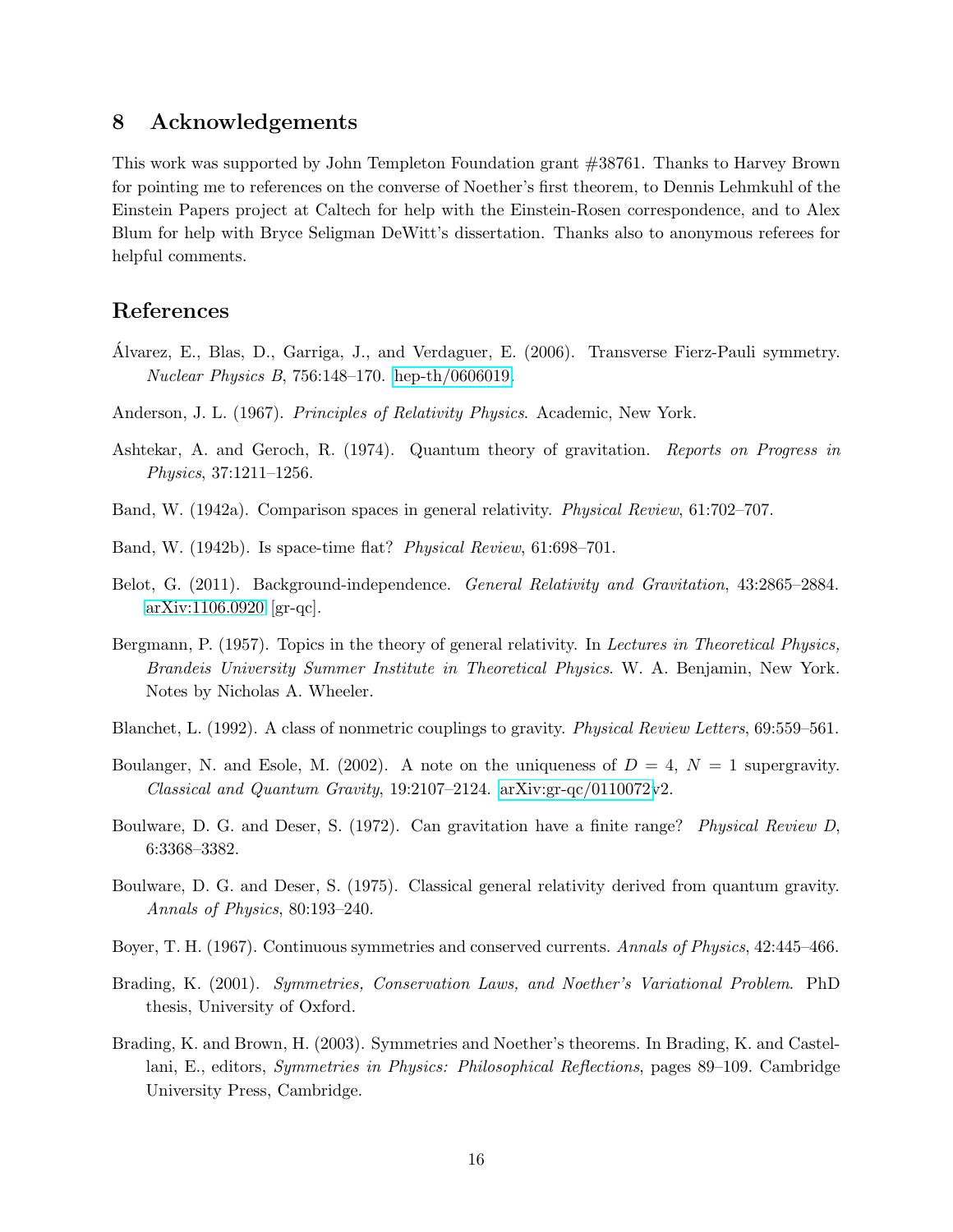- <span id="page-16-2"></span>Brading, K. and Castellani, E., editors (2003). Symmetries in Physics: Philosophical Reflections. Cambridge University Press, Cambridge.
- <span id="page-16-0"></span>Brink, L. (2006). A non-geometric approach to 11-dimensional supergravity. In Liu, J. T., Duff, M. J., Stelle, K. S., and Woodard, R. P., editors, DeserFest: A Celebration of the Life and Works of Stanley Deser, pages 40–54. World Scientific, Hackensack, New Jersey.
- <span id="page-16-8"></span>Brown, H. and Holland, P. (2004). Dynamical versus variational symmetries: Understanding Noether's first theorem. Molecular Physics, 102:1133–1139.
- <span id="page-16-13"></span>Brown, H. R. and Pooley, O. (2006). Minkowski space-time: A glorious non-entity. In Dieks, D., editor, The Ontology of Spacetime, pages 67–89. Elsevier, Amsterdam. [arXiv:physics/0403088](http://arxiv.org/abs/physics/0403088) [physics.hist-ph].
- <span id="page-16-12"></span>Brush, S. G. (1989). Prediction and theory evaluation: The case of light bending. Science, 246:1124– 1129.
- <span id="page-16-14"></span>Burgess, M. (2002). Classical Covariant Fields. Cambridge University Press, Cambridge.
- <span id="page-16-1"></span>Butterfield, J. and Isham, C. J. (2001). Spacetime and the philosophical challenge of quantum gravity. In Callender, C. and Huggett, N., editors, Physics Meets Philosophy at the Planck Scale, pages 33–89. Cambridge University Press, Cambridge. [arXiv:gr-qc/9903072.](http://arxiv.org/abs/gr-qc/9903072)
- <span id="page-16-4"></span>Candotti, E., Palmieri, C., and Vitale, B. (1970). On the inversion of Noether's theorem in the Lagrangian formalism. Il Nuovo Cimento A, 70:233–246.
- <span id="page-16-6"></span>Candotti, E., Palmieri, C., and Vitale, B. (1972a). On the inversion of Noether's theorem in classical dynamical systems. American Journal of Physics, 40:424–429.
- <span id="page-16-5"></span>Candotti, E., Palmieri, C., and Vitale, B. (1972b). Universal Noether's nature of infinitesimal transformations in Lorentz-covariant field theories. Il Nuovo Cimento A, 7:271–279.
- <span id="page-16-7"></span>Carinena, J. F., Lopez, C., and E.Martinez (1989). A new approach to the converse of Noether's theorem. Journal of Physics A (Mathematical and General), 22:4777–4786.
- <span id="page-16-15"></span>Chan, F.-L. and Frønsdal, C. (1996). Infrared regularization in quantum gravity. Annals of Physics, 248:220–245.
- <span id="page-16-3"></span>Dass, T. (1966). Conservation laws and symmetries. II. *Physical Review*, 150:1251–1255.
- <span id="page-16-10"></span>de Rham, C. (2014). Massive gravity. Living Reviews in Relativity, 17. [arXiv:1401.4173v](http://arxiv.org/abs/1401.4173)2 [hep-th].
- <span id="page-16-11"></span>de Rham, C., Gabadadze, G., and Tolley, A. J. (2011). Resummation of massive gravity. Physical Review Letters, 106:231101. [arXiv:1011.1232v](http://arxiv.org/abs/1011.1232)2 [hep-th].
- <span id="page-16-9"></span>Deser, S. (1970). Self-interaction and gauge invariance. *General Relativity and Gravitation*, 1:9–18. [arXiv:gr-qc/0411023v](http://arxiv.org/abs/gr-qc/0411023)2.
- <span id="page-16-16"></span>Deser, S. (1980). Supergravity: A unique self-interacting theory. In García, P. L., Pérez-Rendón, A., and Souriau, J. M., editors, Differential Geometrical Methods in Mathematical Physics, volume 836 of Lecture Notes in Mathematics, pages 432–439. Springer, Berlin.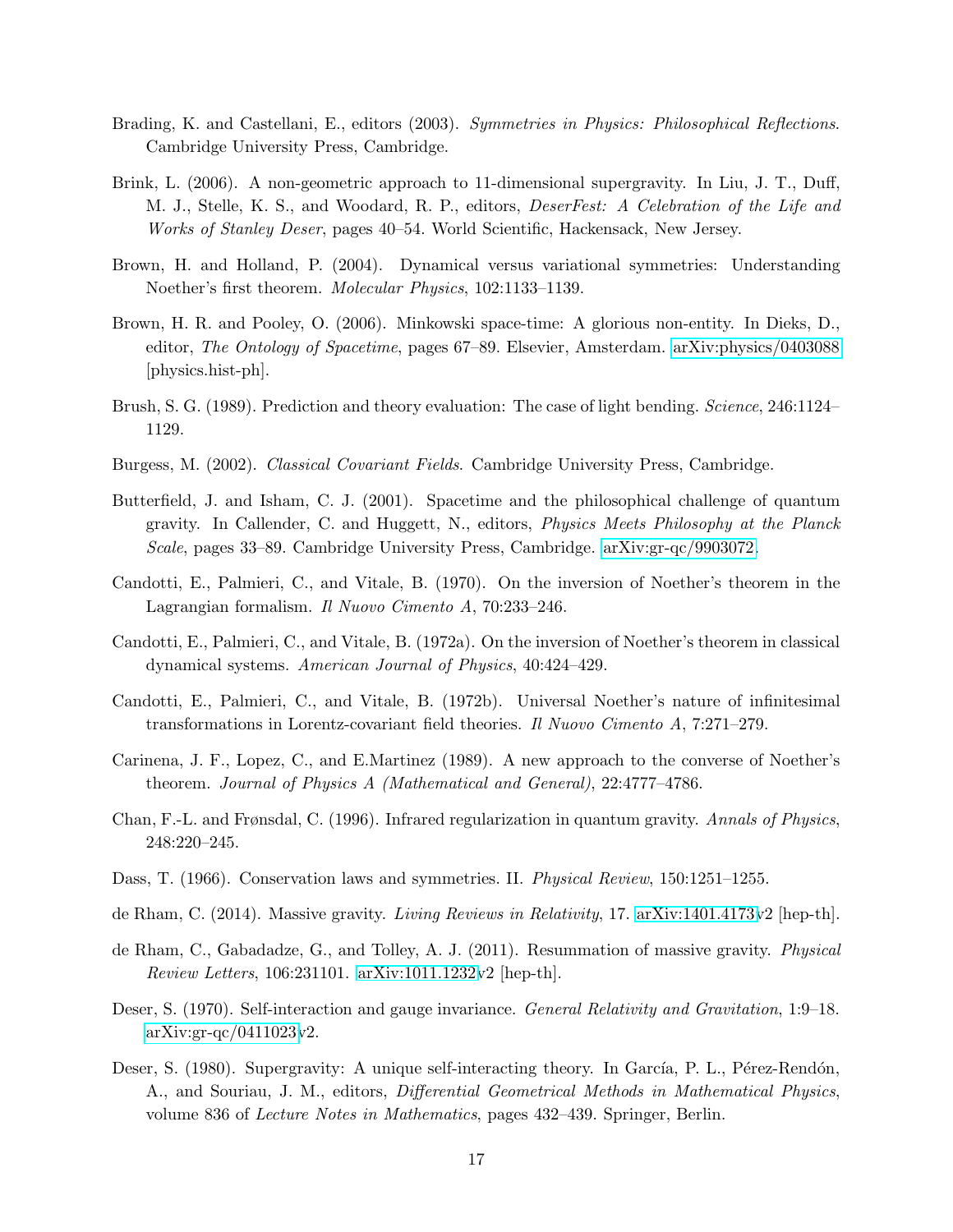- <span id="page-17-14"></span>DeWitt, B. S. (1967). Quantum theory of gravity. II. The manifestly covariant theory. Physical Review, 162:1195–1239.
- <span id="page-17-11"></span>Dirichlet, G. L. (1846). Uber die Stabilität des Gleichgewichts. Journal für die reine und angewandte Mathematik, 32:85–88.
- <span id="page-17-4"></span>Einstein, A. (1939). To Nathan Rosen, 21 February 1939, Call No. 20-233, Albert Einstein Archives, Jerusalem.
- <span id="page-17-6"></span>Einstein, A. (1954). On the generalized theory of gravitation. In Ideas and Opinions, pages 341–356. Crown, New York. Reprinted from Scientific American 182 No. 4 (1950) pp. 13-17.
- <span id="page-17-13"></span>Einstein, A. and Grossmann, M. (1996). Outline of a generalized theory of relativity and of a theory of gravitation. In Beck, A. and Howard, D., editors, The Collected Papers of Albert Einstein, Volume 4, The Swiss Years: Writings, 1912-1914, English Translation, pages 151–188. The Hebrew University of Jerusalem and Princeton University Press, Princeton. Translated from Entwurf einer verallgemeinerten Relativitätstheorie und einer Theorie der Gravitation, Teubner, Leipzig, 1913.
- <span id="page-17-0"></span>Eisenstaedt, J. (1986). La relativité générale à l'étiage: 1925-1955. Archive for History of Exact Sciences, 35:115–185.
- <span id="page-17-1"></span>Eisenstaedt, J. (1989). Low water mark of general relativity. In Howard, D. and Stachel, J., editors, Einstein and the History of General Relativity, pages 277–292. Birkhäuser, Boston.
- <span id="page-17-8"></span>Ferrario, C. and Passerini, A. (1990). Symmetries and constants of motion for constrained Lagrangian systems: A presymplectic version of the Noether theorem. Journal of Physics A (Mathematical and General), 23:5061–5081.
- <span id="page-17-5"></span>Feynman, R. P., Morinigo, F. B., Wagner, W. G., Hatfield, B., Preskill, J., and Thorne, K. S. (1995). Feynman Lectures on Gravitation. Addison-Wesley, Reading, Mass. Original by California Institute of Technology, 1963.
- <span id="page-17-9"></span>Fierz, M. (1939). Uber die relativistische Theorie kräftefreier Teilchen mit beliebigem Spin. Helvetica Physica Acta, 12:3–37.
- <span id="page-17-3"></span>Fierz, M. (1940). Über den Drehimpuls von Teilchen mit Ruhemasse null und beliebigem Spin. Helvetica Physica Acta, 13:45–60.
- <span id="page-17-2"></span>Fierz, M. and Pauli, W. (1939). On relativistic wave equations for particles of arbitrary spin in an electromagnetic field. Proceedings of the Royal Society (London)  $A$ , 173:211–232.
- <span id="page-17-7"></span>Fletcher, J. G. (1960). Local conservation laws in generally covariant theories. Reviews of Modern Physics, 32:65–87.
- <span id="page-17-10"></span>Freund, P. G. O., Maheshwari, A., and Schonberg, E. (1969). Finite-range gravitation. Astrophysical Journal, 157:857–867.
- <span id="page-17-12"></span>Freund, P. G. O. and Nambu, Y. (1968). Scalar fields coupled to the trace of the energy-momentum tensor. Physical Review, 174:1741–1743.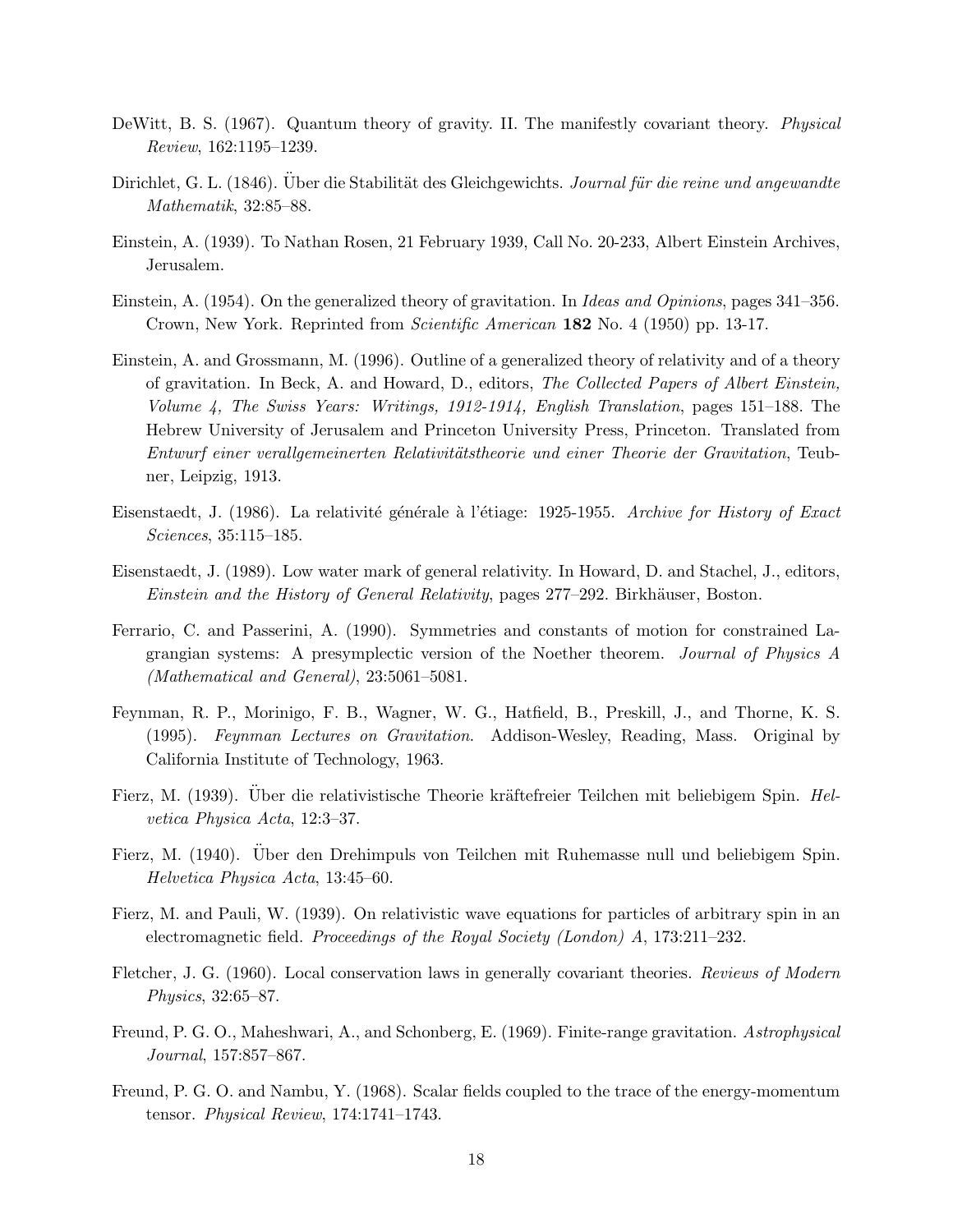- <span id="page-18-8"></span>Friedman, M. (2001). Dynamics of Reason: The 1999 Kant Lectures at Stanford University. CSLI Publications, Stanford.
- <span id="page-18-13"></span>Geroch, R. (1970). Spinor structure of space-times in General Relativity. II. Journal of Mathematical Physics, 11:343–348.
- <span id="page-18-1"></span>Giulini, D. (2007). Some remarks on the notions of general covariance and background independence. In Seiler, E. and Stamatescu, I. O., editors, *Approaches to Fundamental Physics: An* Assessment of Current Theoretical Ideas, volume 721 of Lecture Notes in Physics, pages 105– 122. Springer, New York. [arXiv:gr-qc/0603087.](http://arxiv.org/abs/gr-qc/0603087)
- <span id="page-18-9"></span>Gotay, M. J. and Marsden, J. E. (1992). Stress-energy-momentum tensors and the Belinfante-Rosenfeld formula. In Gotay, M. J., Marsden, J. E., and Moncrief, V., editors, Mathematical Aspects of Classical Field Theory (Seattle, 1991), Contemporary Mathematics 132, pages 367–392. American Mathematical Society, Providence. [http://www.math.hawaii.edu/](http://www.math.hawaii.edu/~gotay/SEMTensors.pdf)∼gotay/SEMTensors.pdf.
- <span id="page-18-7"></span>Grishchuk, L. P., Petrov, A. N., and Popova, A. D. (1984). Exact theory of the (Einstein) gravitational field in an arbitrary background space-time. Communications in Mathematical Physics, 94:379–396.
- <span id="page-18-3"></span>Gupta, S. N. (1954). Gravitation and electromagnetism. Physical Review, 96:1683–1685.
- <span id="page-18-10"></span>Hakim, R. (1999). An Introduction to Relativistic Gravitation. Cambridge University, Cambridge.
- <span id="page-18-5"></span>Halpern, L. (1963a). On alternative approaches to gravitation. Annals of Physics, 25:387–399.
- <span id="page-18-4"></span>Halpern, L. (1963b). On the structure of the gravitation self interaction. Bulletin de la Classe des Sciences. Académie Royale de Belgique. 5e serie, 49:226–246.
- <span id="page-18-6"></span>Hassan, S. F. and Rosen, R. A. (2011). On non-linear actions for massive gravity. *Journal of High* Energy Physics, 1107(009). [arXiv:1103.6055v](http://arxiv.org/abs/1103.6055)3 [hep-th].
- <span id="page-18-11"></span>Hassan, S. F. and Rosen, R. A. (2012). Confirmation of the secondary constraint and absence of ghost in massive gravity and bimetric gravity. Journal of High Energy Physics,  $1204(123):0-16$ . [arXiv:1111.2070](http://arxiv.org/abs/1111.2070) [hep-th].
- <span id="page-18-12"></span>Hawking, S. W. and Hertog, T. (2002). Living with ghosts. Physical Review D, 65:103515. [hep-th/0107088.](http://arxiv.org/abs/hep-th/0107088)
- <span id="page-18-0"></span>Hilbert, D. (2007). The foundations of physics (first communication). In Renn, J. and Schemmel, M., editors, The Genesis of General Relativity, Volume 4: Gravitation in the Twilight of Classical Physics: The Promise of Mathematics, volume 4, pages 1003–1015. Springer, Dordrecht. Translated from "Die Grundlagen der Physik. (Erste Mitteilung)," Nachrichten von der Königliche Gesellschaft der Wissenschaft zu Göttingen. Mathematisch-Physikalische Klasse (1916), pp. 395-407; presented 20 November 1915.
- <span id="page-18-2"></span>Hill, E. L. (1951). Hamilton's principle and the conservation theorems of mathematical physics. Reviews of Modern Physics, 23:253–260.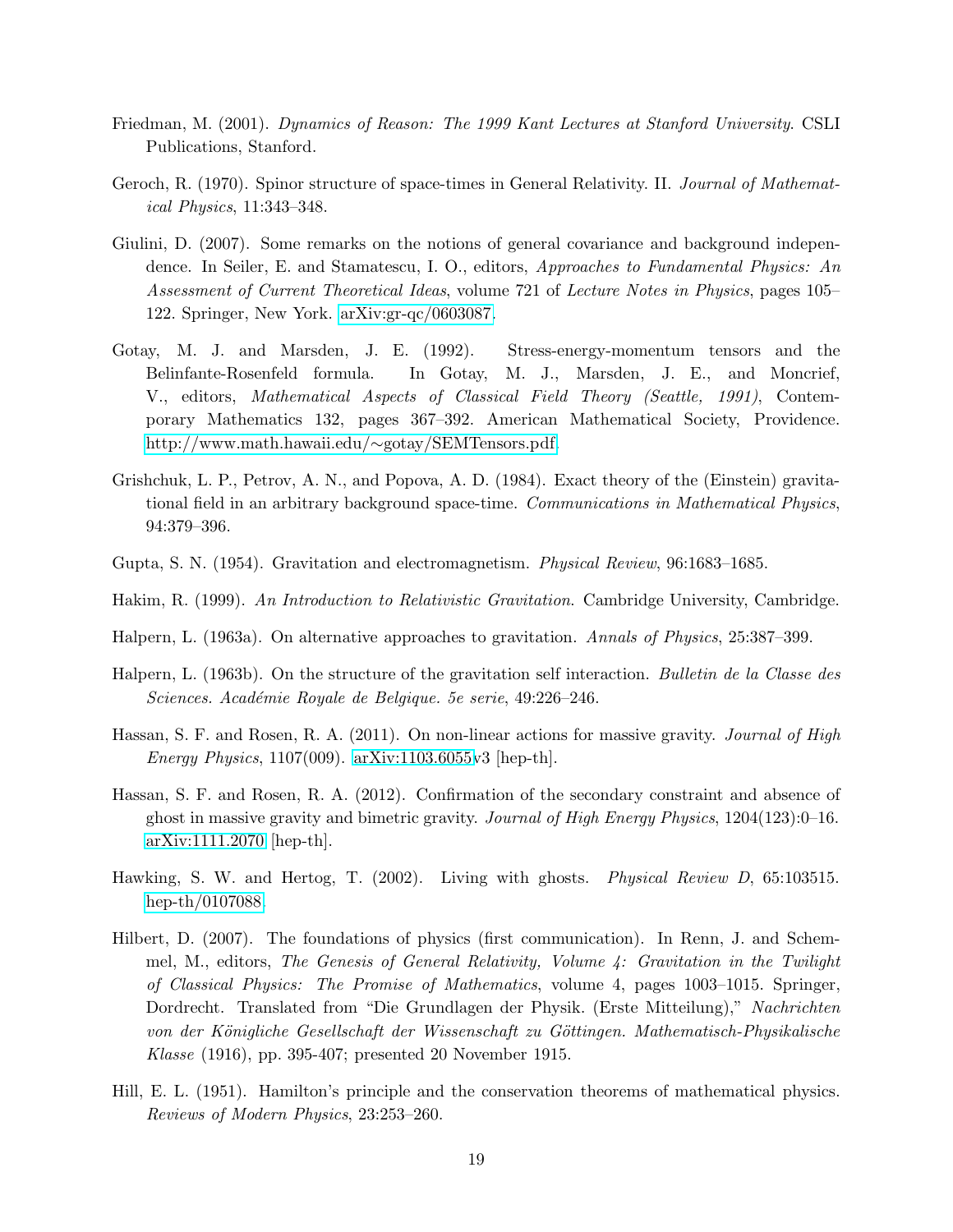- <span id="page-19-8"></span>Hinterbichler, K. (2012). Theoretical aspects of massive gravity. Reviews of Modern Physics, 84:671–710. [arXiv:1105.3735v](http://arxiv.org/abs/1105.3735)2 [hep-th].
- <span id="page-19-4"></span>Kastrup, H. A. (1987). The contributions of Emmy Noether, Felix Klein and Sophus Lie to the modern concept of symmetries in physical systems. In Doncel, M. G., Hermann, A., Michel, L., and Pais, A., editors, Symmetries in Physics (1600-1980): Proceedings, 1st International Meeting on the History of Scientific Ideas, Sant Feliu de Guíxols, Spain, September 20-26, 1983, pages 113–163. Seminari d'Història de les Ciéncies, Universitat Autónoma de Barcelona, Bellaterra, Barcelona. [http://www.desy.de/](http://www.desy.de/~hkastrup/reprints/)∼hkastrup/reprints/.
- <span id="page-19-0"></span>Klein, F. (1917). Zu Hilberts erster Note über die Grundlagen der Physik. Nachrichten der Königlichen Gesellschaft der Wissenschaften zu Göttingen, Mathematisch-Physikalische Klasse, pages 469–481.
- <span id="page-19-1"></span>Klein, F. (1918). Über der Differentialgesetze für die Erhaltung von Impuls und Energie in der Einsteinschen Gravitationstheorie. Nachrichten der Königlichen Gesellschaft der Wissenschaften  $zu$  Göttingen, Mathematisch-Physikalische Klasse, pages 171–189.
- <span id="page-19-3"></span>Kosmann-Schwarzbach, Y. (2011). The Noether Theorems: Invariance and Conservation Laws in the Twentieth Century. Springer, New York. Translated by Bertram E. Schwarzbach.
- <span id="page-19-5"></span>Kraichnan, R. H. (1955). Special-relativistic derivation of generally covariant gravitation theory. Physical Review, 98:1118–1122.
- <span id="page-19-14"></span>Kraichnan, R. H. (1956). Possibility of unequal gravitational and inertial masses. Physical Review, 101:482–488.
- <span id="page-19-10"></span>Lagrange, J.-L. (1811). *Mécanique Analytique*, volume 1. Courcier, Paris, revised edition. Google Books.
- <span id="page-19-13"></span>Logunov, A. A. (1998). The Relativistic Theory of Gravitation. Nova Science, Commack, N.Y.
- <span id="page-19-12"></span>Lotze, H. (1879). Metaphysik. Drei Bücher der Ontologie, Kosmologie, und Psychologie. S. Hirzel, Leipzig. Bibliothèque nationale de France, gallica.bnf.fr.
- <span id="page-19-9"></span>Maheshwari, A. (1972). Spin-2 field theories and the tensor-field identity. Il Nuovo Cimento, 8A:319–330.
- <span id="page-19-11"></span>Morrison, P. J. (1998). Hamiltonian description of the ideal fluid. *Reviews of Modern Physics*, 70:467–521.
- <span id="page-19-6"></span>Nachtmann, O., Schmidle, H., and Sexl, R. U. (1968). On the structure of field theories of gravitation. Acta Physica Austriaca, 29:289–299.
- <span id="page-19-7"></span>Nachtmann, O., Schmidle, H., and Sexl, R. U. (1969). On the most general linear theory of gravitation. Communications in Mathematical Physics, 13:254–256.
- <span id="page-19-2"></span>Noether, E. (1918). Invariante Variationsprobleme. Nachrichten der Königlichen Gesellschaft der Wissenschaften zu Göttingen, Mathematisch-Physikalische Klasse, pages 235–257. Translated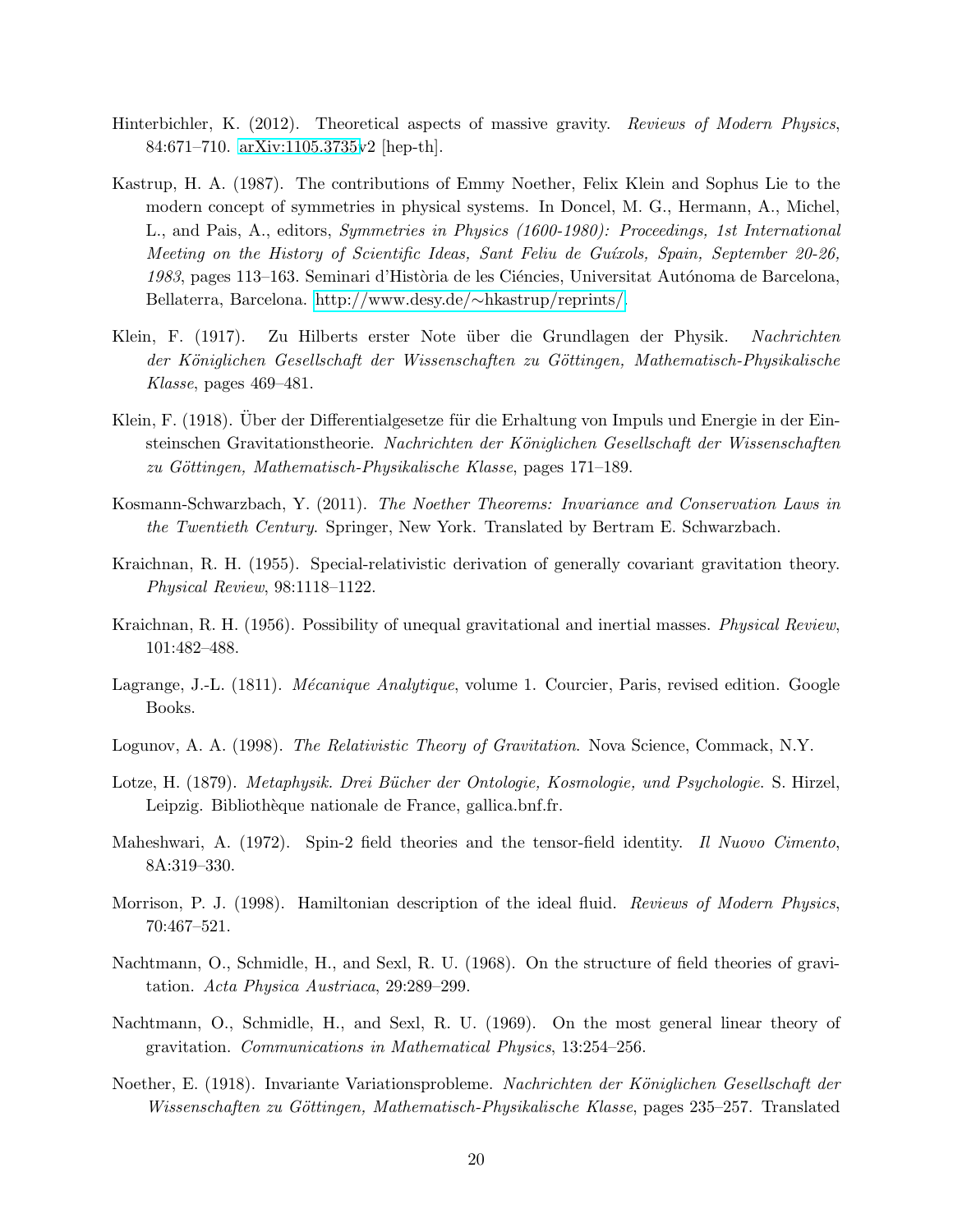as "Invariant Variation Problems" by M. A. Tavel, Transport Theory and Statistical Physics 1 pp. 183-207 (1971), LaTeXed by Frank Y. Wang, [arXiv:physics/0503066](http://arxiv.org/abs/physics/0503066) [physics.hist-ph].

- <span id="page-20-10"></span>Norton, J. D. (1994). Why geometry is not conventional: The verdict of covariance principles. In Majer, U. and Schmidt, H.-J., editors, *Semantical Aspects of Spacetime Theories*, pages 159–167. B. I. Wissenschaftsverlag, Mannheim.
- <span id="page-20-13"></span>Norton, J. D. (1995). Eliminative induction as a method of discovery: How Einstein discovered General Relativity. In Leplin, J., editor, The Creation of Ideas in Physics: Studies for a Methodology of Theory Construction, volume 55 of The University of Western Ontario Series in Philosophy of Science, pages 29–69. Kluwer Academic, Dordrecht.
- <span id="page-20-6"></span>Norton, J. D. (1999). Geometries in collision: Einstein, Klein and Riemann. In Gray, J., editor, The Symbolic Universe, pages 128–144. Oxford University Press, Oxford.
- <span id="page-20-8"></span>Ogievetsky, V. I. and Polubarinov, I. V. (1965). Interacting field of spin 2 and the Einstein equations. Annals of Physics, 35:167–208.
- <span id="page-20-12"></span>Ohanian, H. and Ruffini, R. (1994). Gravitation and Spacetime. Norton, New York, second edition.
- <span id="page-20-9"></span>Ohanian, H. C. (2008). Einstein's Mistakes: The Human Failings of Genius. W. W. Norton & Company, New York.
- <span id="page-20-1"></span>Olver, P. J. (1993). Applications of Lie Groups to Differential Equations. Springer, New York, second edition.
- <span id="page-20-3"></span>Padmanabhan, T. (2008). From gravitons to gravity: Myths and reality. *International Journal of* Modern Physics D, 17:367–398. [arXiv:gr-qc/0409089.](http://arxiv.org/abs/gr-qc/0409089)
- <span id="page-20-0"></span>Pais, A. (1982). 'Subtle is the Lord...': The Science and the Life of Albert Einstein. Oxford University Press, Oxford.
- <span id="page-20-5"></span>Palmieri, C. and Vitale, B. (1970). On the inversion of Noether's theorem in the Lagrangian formalism. Il Nuovo Cimento A, 66:299–309.
- <span id="page-20-7"></span>Papapetrou, A. (1948). Einstein's theory of gravitation and flat space. Proceedings of the Royal Irish Academy A, 52:11–23.
- <span id="page-20-2"></span>Pauli, W. and Fierz, M. (1939). Über relativistische Feldgleichungen von Teilchen mit beliebigem Spin im elektromagnetischen Feld. Helvetica Physica Acta, 12:297–300.
- <span id="page-20-4"></span>Petrov, A. N. and Lompay, R. R. (2013). Covariantized Noether identities and conservation laws for perturbations in metric theories of gravity. General Relativity and Gravitation, 45:545–579. [arXiv:1211.3268](http://arxiv.org/abs/1211.3268) [gr-qc].
- <span id="page-20-11"></span>Pinto-Neto, N. and Trajtenberg, P. I. (2000). On the localization of the gravitational energy. Brazilian Journal of Physics, 30:181–188.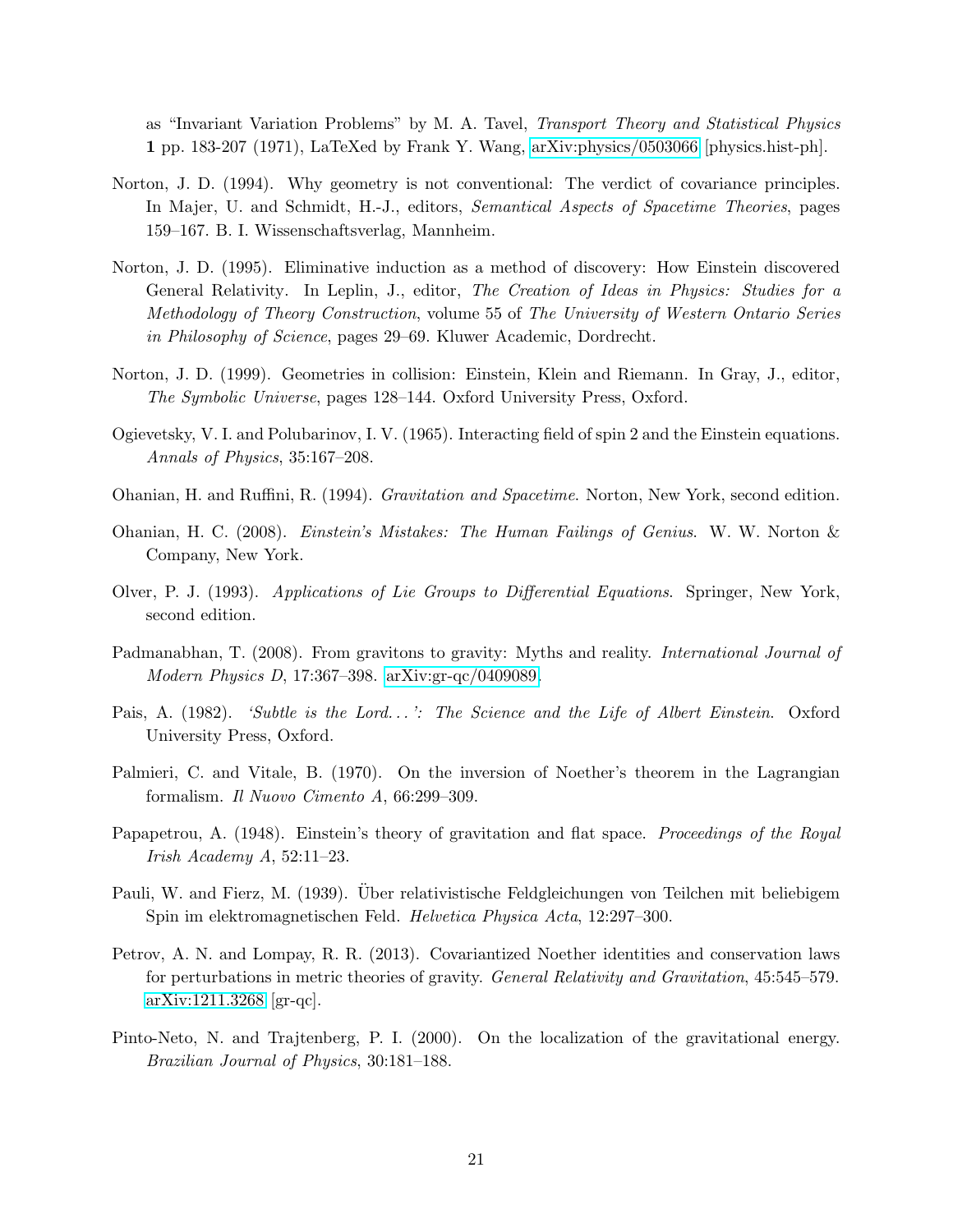- <span id="page-21-3"></span>Pitts, J. B. (2006). Absolute objects and counterexamples: Jones-Geroch dust, Torretti constant curvature, tetrad-spinor, and scalar density. Studies in History and Philosophy of Modern Physics, 37:347–371. [arXiv:gr-qc/0506102v](http://arxiv.org/abs/gr-qc/0506102)4.
- <span id="page-21-0"></span>Pitts, J. B. (2010). Gauge-invariant localization of infinitely many gravitational energies from all possible auxiliary structures. General Relativity and Gravitation, 42:601–622. 0902.1288  $\left[\text{gr-qc}\right]$ .
- <span id="page-21-11"></span>Pitts, J. B. (2011a). Massive Nordström scalar (density) gravities from universal coupling. General Relativity and Gravitation,  $43:871-895$ . [arXiv:1010.0227v](http://arxiv.org/abs/1010.0227)1 [gr-qc].
- <span id="page-21-9"></span>Pitts, J. B. (2011b). Universally coupled massive gravity, II: Densitized tetrad and cotetrad theories. General Relativity and Gravitation, 44:401–426. [arXiv:1110.2077.](http://arxiv.org/abs/1110.2077)
- <span id="page-21-13"></span>Pitts, J. B. (2012). The nontriviality of trivial general covariance: How electrons restrict 'time' coordinates, spinors (almost) fit into tensor calculus, and 7/16 of a tetrad is surplus structure. Studies in History and Philosophy of Modern Physics, 43:1–24. [arXiv:1111.4586.](http://arxiv.org/abs/1111.4586)
- <span id="page-21-5"></span>Pitts, J. B. (2016a). Einstein's physical strategy, energy conservation, symmetries, and stability: "but Grossmann & I believed that the conservation laws were not satisfied". Studies in History and Philosophy of Modern Physics, 54:52–72. PhilSci; arxiv.org/1604.03038 [physics.hist-ph].
- <span id="page-21-10"></span>Pitts, J. B. (2016b). Universally coupled massive gravity, III: dRGT-Maheshwari pure spin-2, Ogievetsky-Polubarinov and arbitrary mass terms. Annals of Physics, 365:73–90. [arXiv:1505.03492](http://arxiv.org/abs/1505.03492) [gr-qc].
- <span id="page-21-7"></span>Pitts, J. B. and Schieve, W. C. (2001). Slightly bimetric gravitation. *General Relativity and* Gravitation, 33:1319–1350. [arXiv:gr-qc/0101058v](http://arxiv.org/abs/gr-qc/0101058)3.
- <span id="page-21-1"></span>Pitts, J. B. and Schieve, W. C. (2002). Null cones in Lorentz-covariant general relativity. www.arxiv.org, [arXiv:gr-qc/0111004.](http://arxiv.org/abs/gr-qc/0111004) Excerpt from first author's dissertation "Gravitation" with a Flat Background Metric," supervised by second author, The University of Texas at Austin, 2001.
- <span id="page-21-2"></span>Pitts, J. B. and Schieve, W. C. (2004). Null cones and Einstein's equations in Minkowski spacetime. Foundations of Physics, 34:211–238. [arXiv:gr-qc/0406102.](http://arxiv.org/abs/gr-qc/0406102)
- <span id="page-21-8"></span>Pitts, J. B. and Schieve, W. C. (2007). Universally coupled massive gravity. Theoretical and Mathematical Physics, 151:700–717. [arXiv:gr-qc/0503051v](http://arxiv.org/abs/gr-qc/0503051)3.
- <span id="page-21-12"></span>Poincaré, H. (1902). La Science et l'hypothèse. Ernest Flammarion, Paris. translation Science and Hypothesis by W. J. G., Walter Scott Publishing, 1905; reprint Dover, New York, 1952.
- <span id="page-21-4"></span>Pooley, O. (2010). Substantive general covariance: Another decade of dispute. In Suárez, M., Dorato, M., and Rédei, M., editors, *EPSA Epistemology and Methodology of Science: Launch* of the European Philosophy of Science Association, volume 2: Philosophical Issues in the Sciences, pages 197–210. Springer.
- <span id="page-21-6"></span>Rosen, J. (1972). Noether's theorem in classical field theory. Annals of Physics, 69:349–363.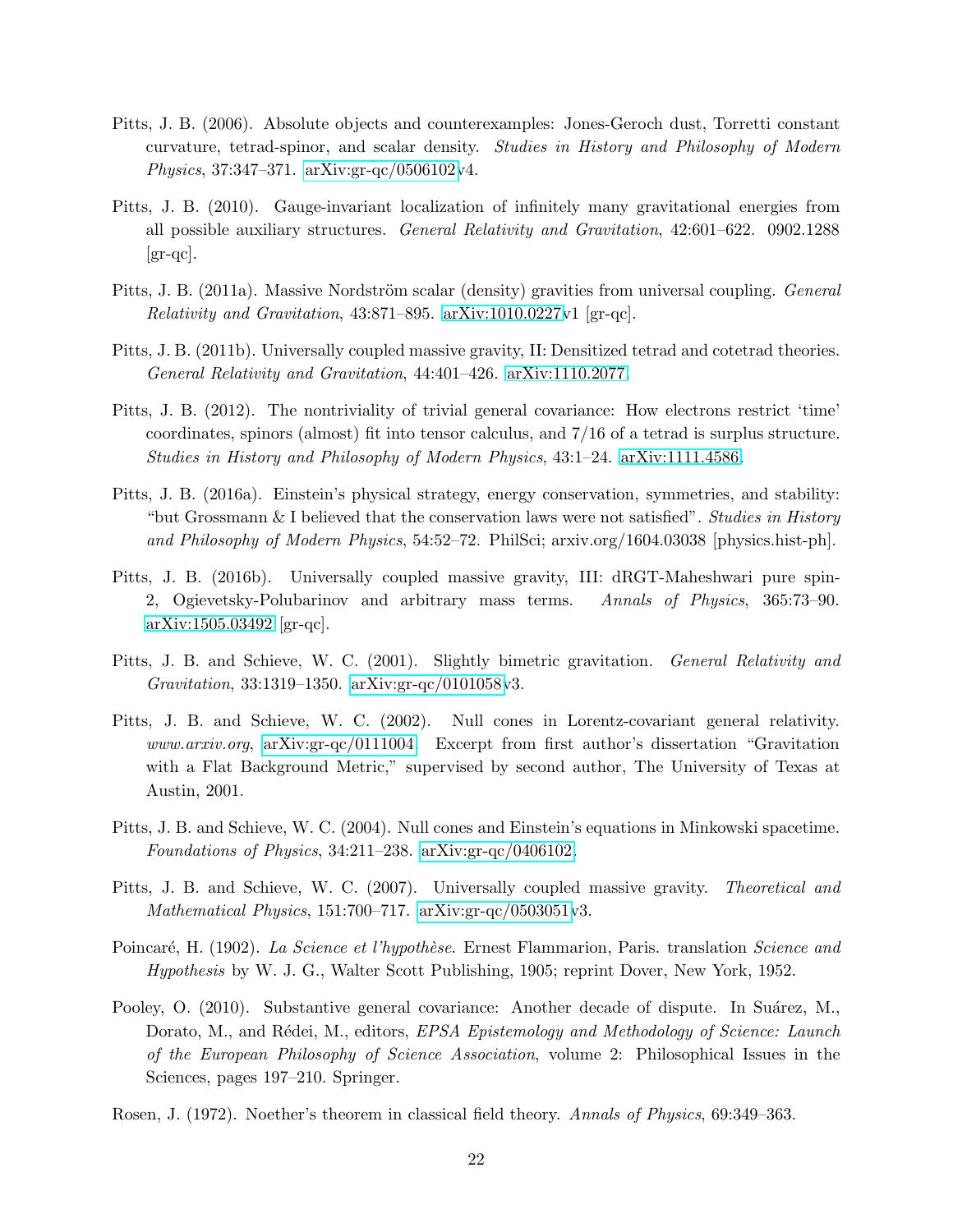<span id="page-22-5"></span>Rosen, N. (1940). General Relativity and flat space. I., II. Physical Review, 57:147–150, 150–153.

- <span id="page-22-11"></span>Rosen, N. (1963). Flat-space metric in general relativity theory. Annals of Physics, 22:1–11.
- <span id="page-22-14"></span>Rosenfeld, L. (1940). Sur le tenseur d'impulsion-énergie. *Mémoires de l'Académie Royale des* Sciences, des Lettres et des Beaux-Arts de Belgique, Classe des Sciences, 18(6):1–30. English translation in Selected Papers of Léon Rosenfeld, edited by Robert S. Cohen and John J. Stachel. D. Reidel, Dordrecht, 1977, pp. 711-735.
- <span id="page-22-0"></span>Rovelli, C. (2002). Notes for a brief history of quantum gravity. In Jantzen, R. T., Ruffini, R., and Gurzadyan, V. G., editors, Proceedings of the Ninth Marcel Grossmann Meeting (held at the University of Rome "La Sapienza," 2-8 July 2000), pages 742-768. World Scientific, River Edge, New Jersey. [arXiv:gr-qc/0006061.](http://arxiv.org/abs/gr-qc/0006061)
- <span id="page-22-1"></span>Rowe, D. (1999). The Göttingen response to general relativity and Emmy Noether's theorems. In Gray, J., editor, *The Symbolic Universe*, pages 189–233. Oxford University Press, Oxford.
- <span id="page-22-2"></span>Rowe, D. E. (2002). Einstein's gravitational field equations and the Bianchi identities. The Mathematical Intelligencer, 24:57–66.
- <span id="page-22-13"></span>Ruegg, H. and Ruiz-Altaba, M. (2004). The Stueckelberg field. International Journal of Modern Physics A, 19:3265–3348. [hep-th/0304245v](http://arxiv.org/abs/hep-th/0304245)2.
- <span id="page-22-4"></span>Schutz, B. F. (2012). Thoughts about a conceptual framework for relativistic gravity. In Lehner, C., Renn, J., and Schemmel, M., editors, Einstein and the Changing Worldviews of Physics, volume 12 of *Einstein Studies*, pages 259–269. Birkhäuser, New York. [arXiv:1203.3090](http://arxiv.org/abs/1203.3090) [physics.hist-ph].
- <span id="page-22-6"></span>Seligman, C. B. (1949). I. The Theory of Gravitational Interactions. II. The Interaction of Gravitation with Light. PhD thesis, Harvard University.
- <span id="page-22-9"></span>Smith, R. (2015). Aristotle's logic. In Zalta, E. N., editor, The Stanford Encyclopedia of Philosophy. Summer 2015 edition. [http://plato.stanford.edu/archives/sum2015/entries/aristotle-logic/.](http://plato.stanford.edu/archives/sum2015/entries/aristotle-logic/)
- <span id="page-22-7"></span>Stachel, J. (1993). The meaning of general covariance: The hole story. In Earman, J., Janis, A. I., Massey, G. J., and Rescher, N., editors, *Philosophical Problems of the Internal and External* Worlds: Essays on the Philosophy of Adolf Grünbaum, pages 129–160. University of Pittsburgh and Universitätsverlag Konstanz, Pittsburgh and Konstanz.
- <span id="page-22-15"></span>Thirring, W. (1959). Lorentz-invariante Gravitationstheorien. Fortschritte der Physik, 7:79–101.
- <span id="page-22-8"></span>Thirring, W. (1961). An alternative approach to the theory of gravitation. Annals of Physics, 16:96–117.
- <span id="page-22-12"></span>Torretti, R. (1978). Philosophy of Geometry from Riemann to Poincaré. D. Reidel, Dordrecht.
- <span id="page-22-10"></span>Unruh, W. G. (1989). Unimodular theory of canonical quantum gravity. *Physical Review D*, 40:1048–1052.
- <span id="page-22-3"></span>van Dongen, J. (2010). Einstein's Unification. Cambridge University Press, Cambridge.